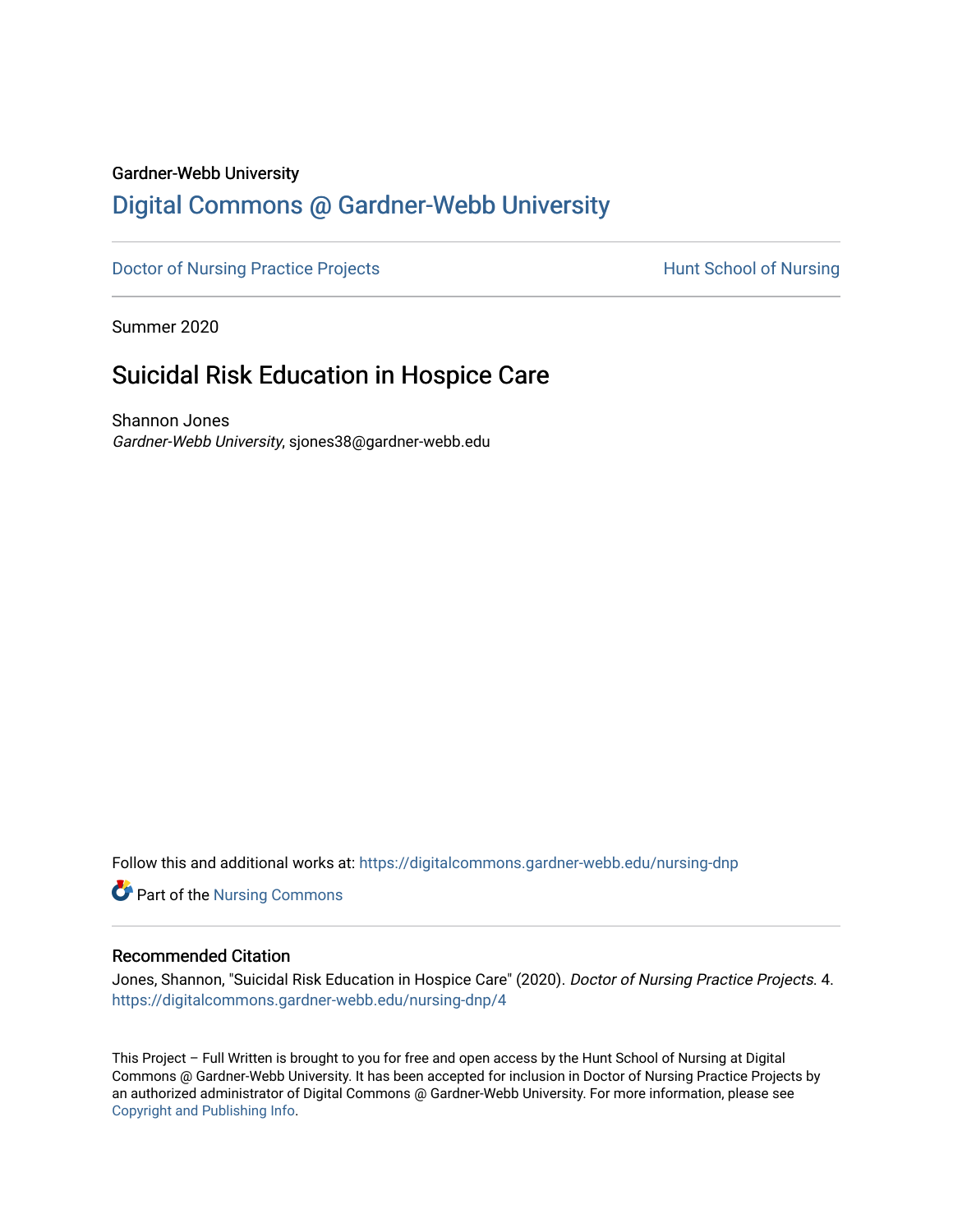# **Suicidal Risk Education in Hospice Care**

Shannon Jones

A capstone project submitted to the faculty of

Gardner-Webb University Hunt School of Nursing

in partial fulfillment of the requirements for the degree of

Doctor of Nursing Practice

2020

Submitted by: Approved by:

Shannon Jones

Candice Rome, DNP, RN

07/07/2020 Date Date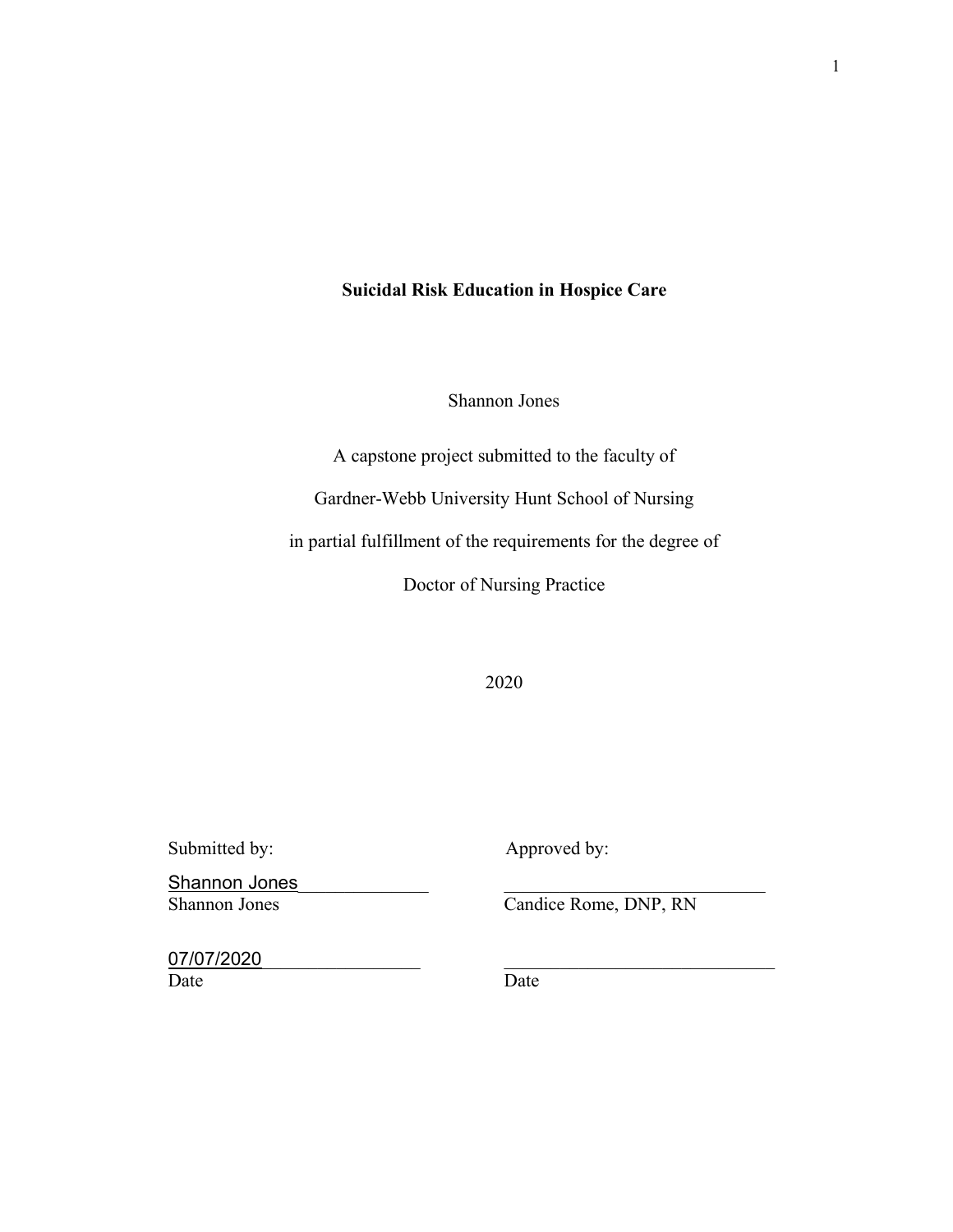#### **Abstract**

It is well-documented that oncology patients experience greater rates of suicidality including suicidal ideation, actions, or completions, as compared to the general population. The small, rural county which was the setting for this project has a higher rate of lung and colon cancers as compared to regional, state, and national rates. A review of the literature revealed best practices for suicide screening including universal education and screening and targeted education and screening for at-risk populations. The rate for suicides in the county is also higher than the rates for the region, state, and nation. The purpose of this project was to implement suicidal risk education for all patients receiving Hospice care at initial contact. Education included information related to signs and symptoms of suicidality and steps for patients and family members to take if suicidality is present or suspected. This project also aimed to implement documentation of education related to suicidality including client and family response to education. Dr. Jean Watson's Theory of Human Caring was the theoretical underpinning for this project. Data collection revealed that implementation was successful, with 100% of newly admitted patients receiving suicidal risk education with documentation of patient and family understanding.

*Keywords:* suicidality, oncology, hospice, suicidal risk education, theory of human caring, Jean Watson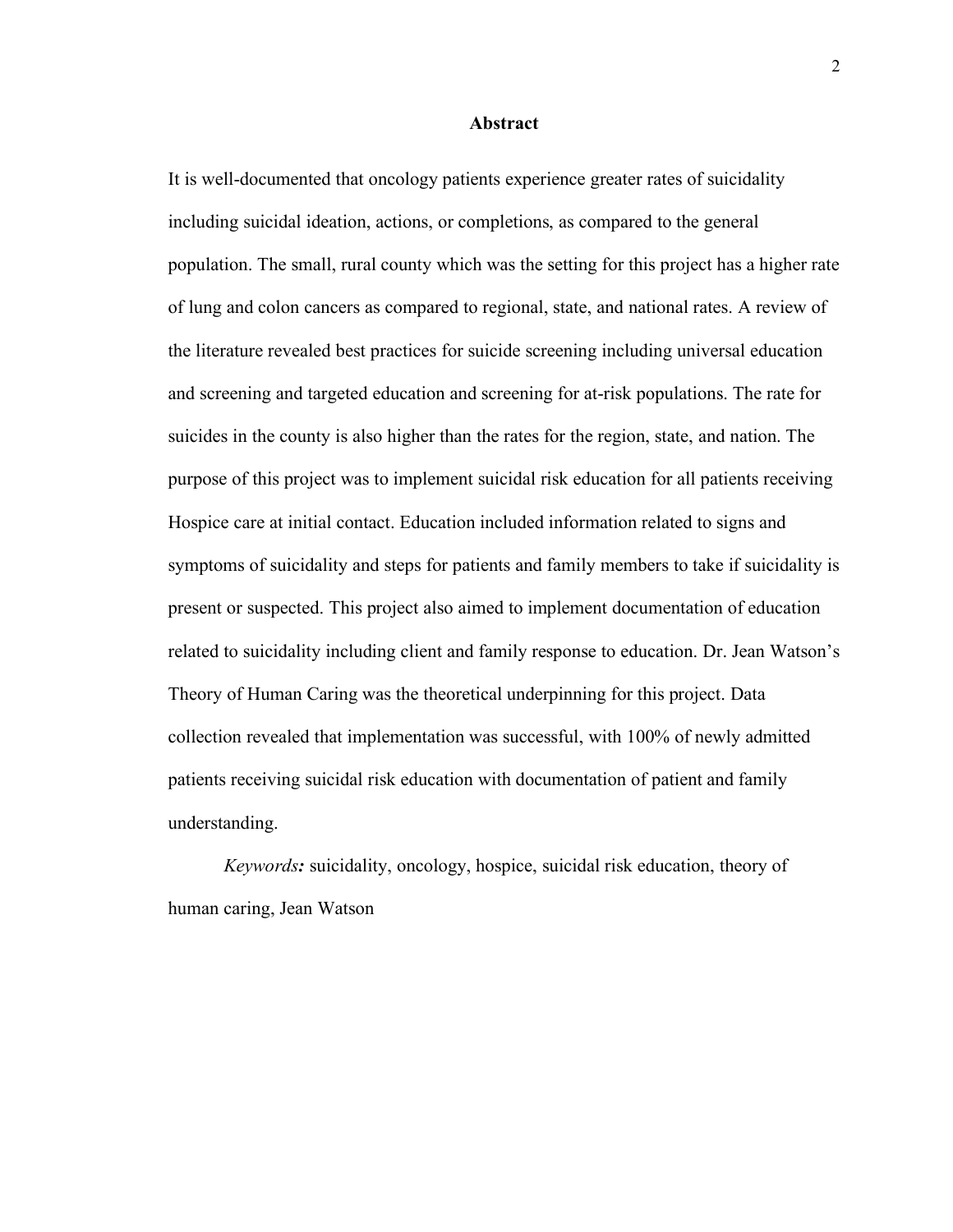#### **Acknowledgements**

This project would not have been possible without the support, guidance, and encouragement received from others during the Doctor of Nursing Practice Project process. I would like to express my deep gratitude to the members of the project team: Dr. Candice Rome, DNP, RN; Joey Revis, LCSW, LISW-CP; and Theresa Robinson, MSN, RN. I would like to thank my family and friends for their support during this time, particularly my father, Norris, and my husband, Benji, for their encouragement and understanding during this process. I would like to thank Marsha Baker, RN and Jessica Godfrey, MDiv, CT for their willingness to assist me in this process. Lastly, I would like to thank God for this opportunity and for the direction of circumstances and individuals to ensure the successful completion of this project.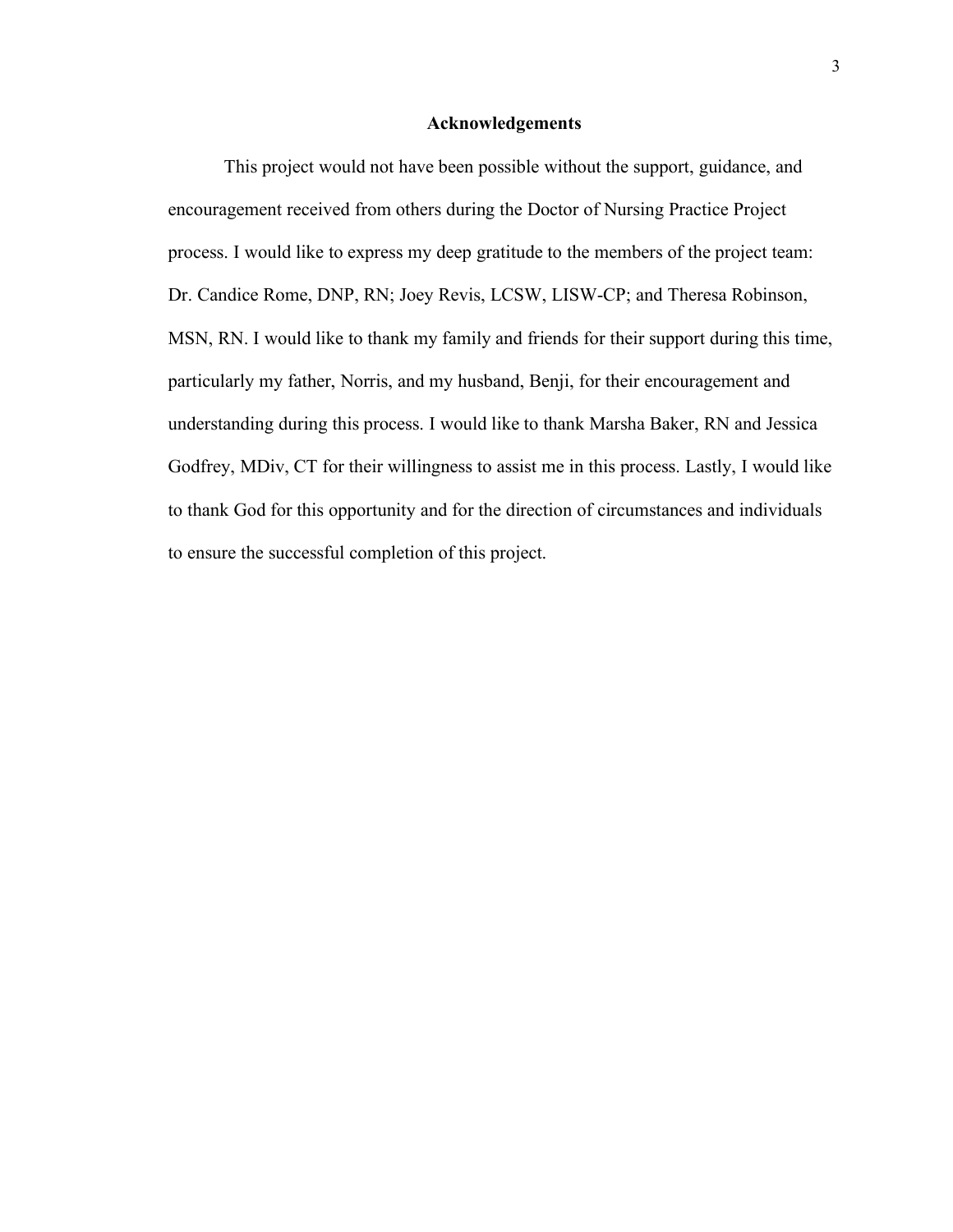© Shannon Jones 2020

All Rights Reserved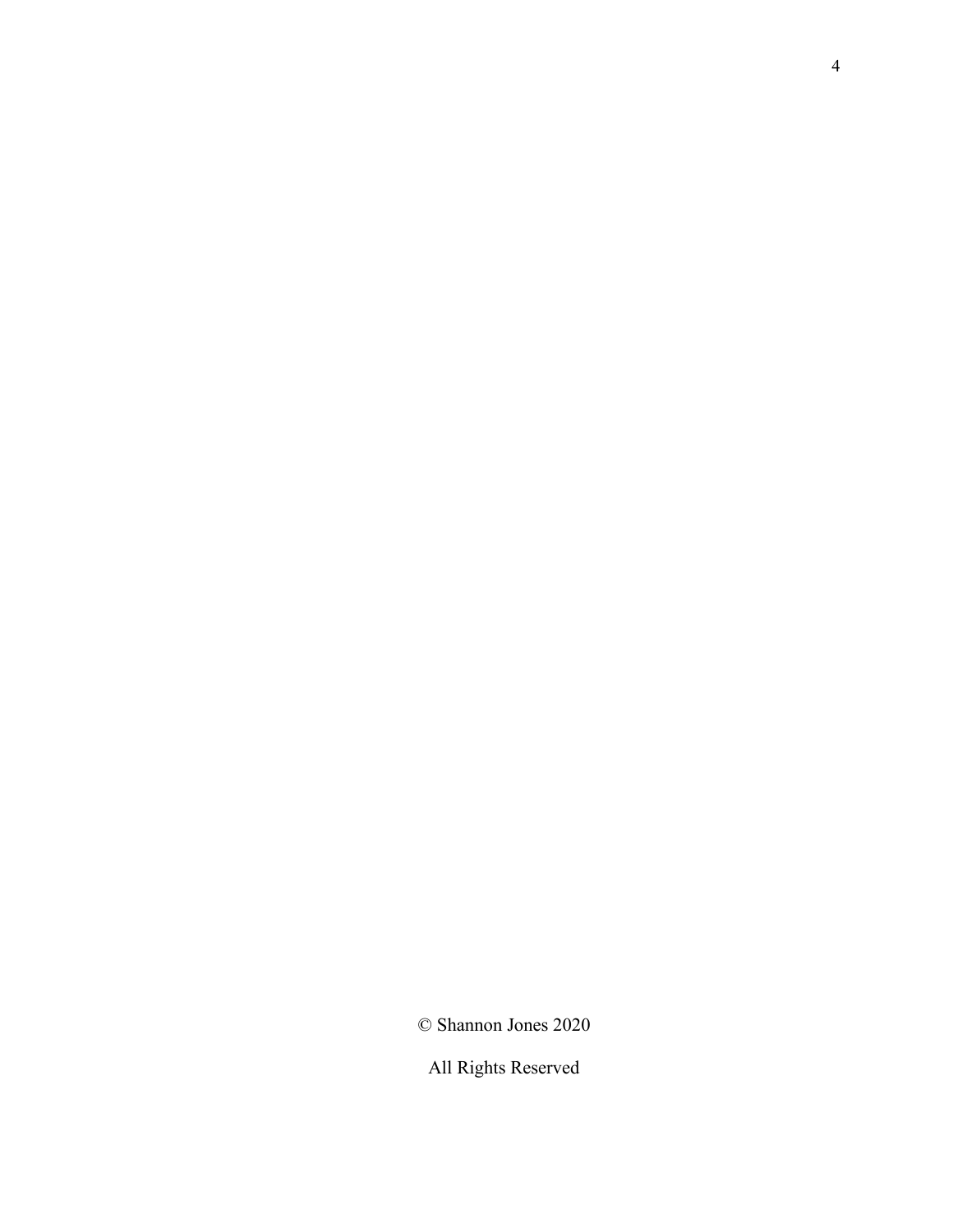#### **Suicidal Risk Education in Hospice Care**

#### **Problem Recognition**

It is well-documented that oncology patients experience greater rates of suicidality including suicidal ideation, actions, or completions, as compared to the general population. Studies examining the perceptions of health care workers regarding suicidality are sparse and findings vary widely from empathetic reactions to disdain for suicidal patients. Research specifically related to health care workers in the field of oncology regarding perception of patient suicidality is even more wanting and could explain the lack of early recognition and intervention for suicidality in oncology patients (Granek et al., 2019a). One study examining root cause analysis (RCA) reports pertaining to completed suicide in oncology patients found that failure to identify triggers to assess patients for suicidality, lack of communication with patients regarding mental health, and failure to appropriately refer patients at risk for suicide were three categories of root causes (Aboumrad et al., 2018).

The small, rural county in which the project was implemented has a population of 66,701. Suicide is the  $8<sup>th</sup>$  leading cause of death in the county at a rate of 19.7 per 100,000 residents. This is higher than the rates for the region of the state to which the county belongs and higher than the rates for the state in which the county is established. Of the residents, 23.7% report greater than 7 days of poor mental health in 1 month. Other statistics include:18.5% report being "dissatisfied with life" and 14.8% report not receiving the mental health care that they needed in 2017. The rate of incidence of lung and colorectal cancers is greater in this county than in the region and the state (Foothills Health Department, 2018).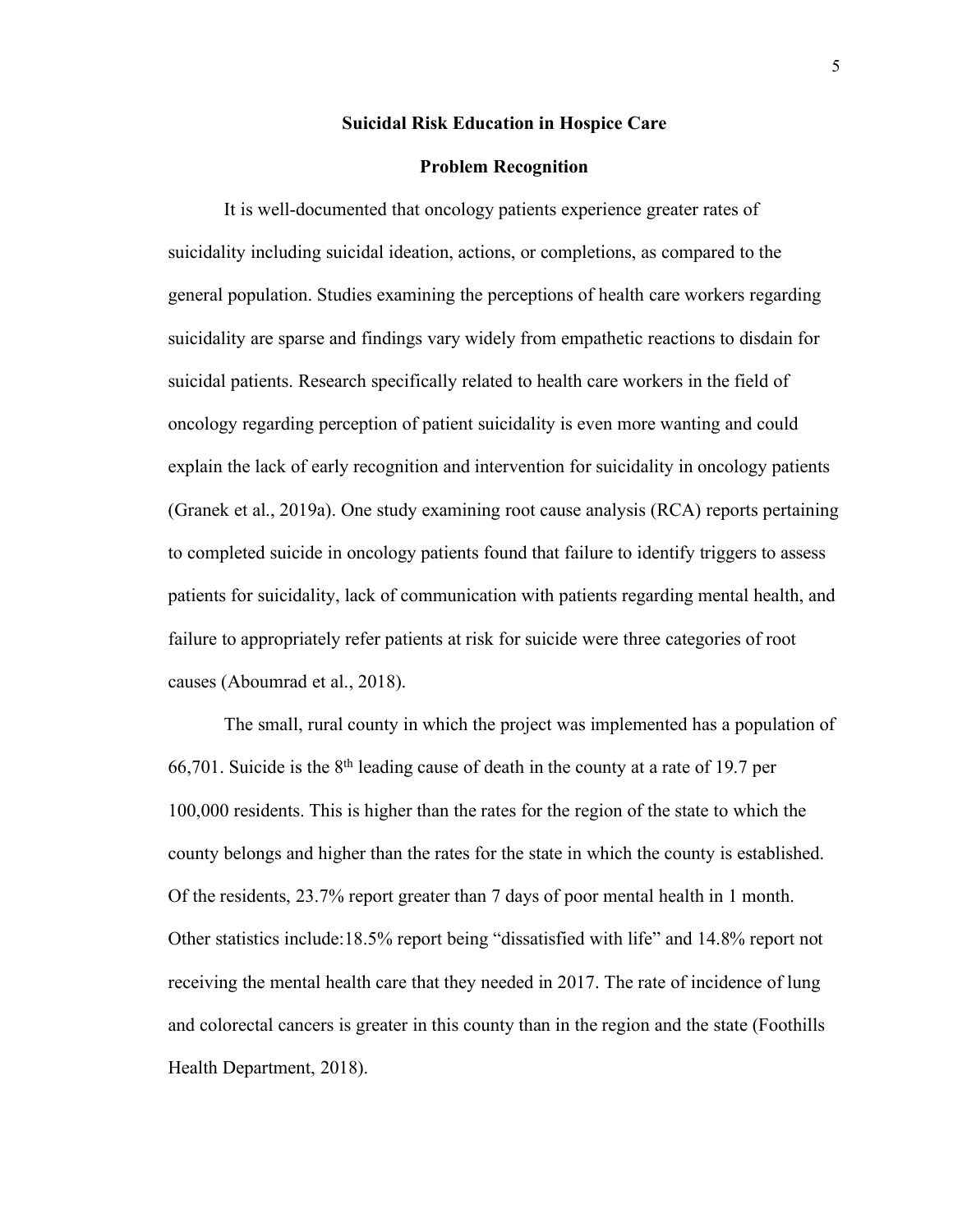Considering these facts and the known phenomenon of increased suicidality in oncology patients, identification of the county's oncology patients at risk for suicide, along with early intervention, is crucial. The county's hospice service does not currently use a reliable, evidence-based suicide screening tool during contact with patients. In fact, patients are not screened for suicidality at all unless there is a known pre-existing psychiatric diagnosis or the patient or a family member notifies the team of suicidal threats or behaviors. Due to the lack of a valid, reliable screening tool, members of the Hospice team have expressed difficulty in discerning true risk of suicidality among their patient population (J. Revis, personal communication, May 31, 2019).

Nurses working with oncology patients, including those in hospice care, need a standardized, reliable, evidence-based suicide screening tool to use during patient contacts to identify those experiencing suicidality. A detailed and specific plan should be in place to assist nurses in the next steps when a patient is found to be at risk for suicide. The purpose of this project was to implement suicidal risk assessment for patients receiving Hospice care at each contact rather than the current practice of suicidal risk assessment only in the presence of a known psychiatric diagnoses or report of suicidal ideation, threat, or action. This project also aimed to implement a standardized response to screening results which indicate moderate or high risk for suicide. Dr. Jean Watson's Theory of Human Caring was the theoretical framework selected for this project. Outcomes objectives for this project were:

• Implementation of an evidence-based suicide risk assessment at each visit for patients receiving Hospice care in a small, rural county by March 31, 2020.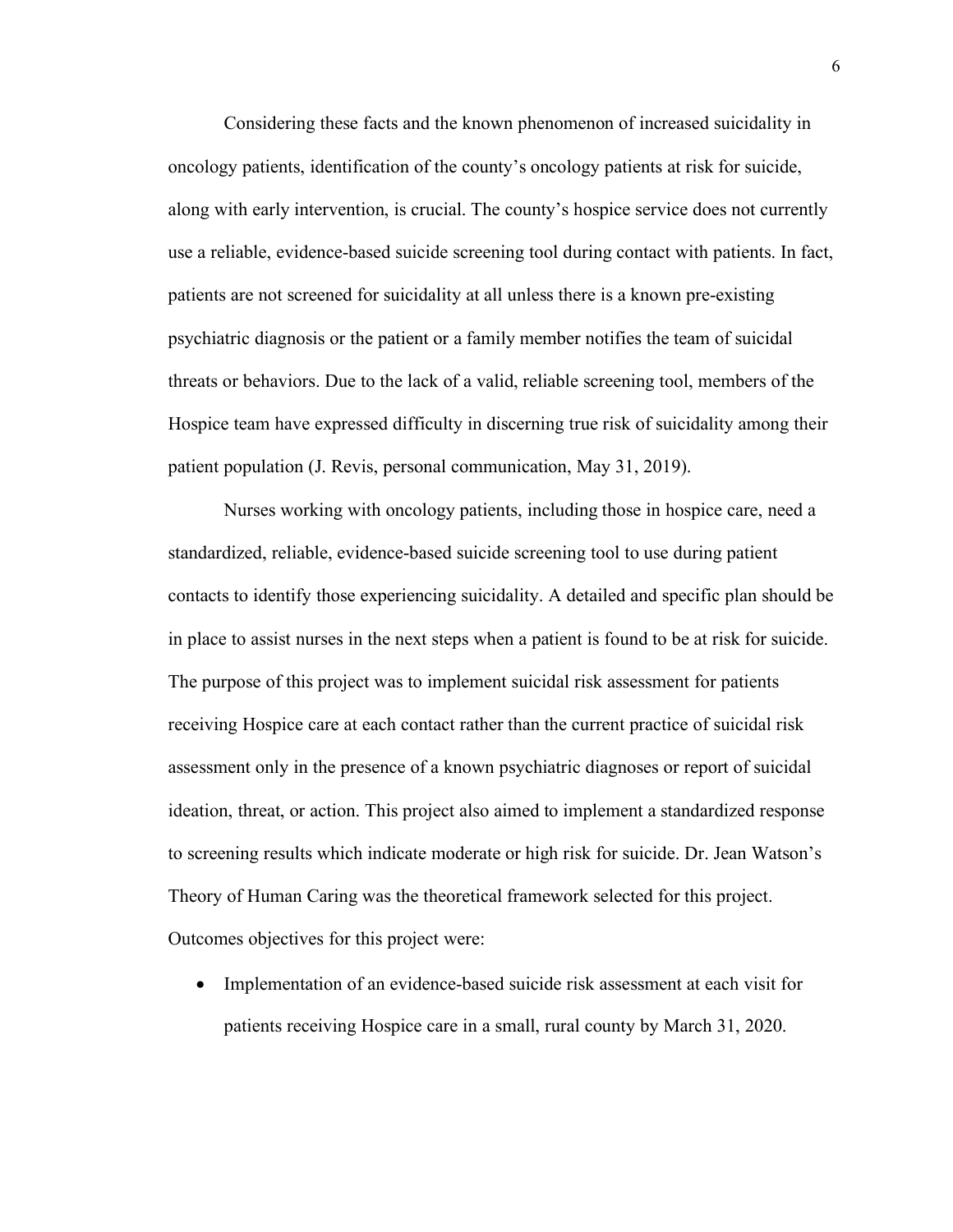• Implementation of a standardized response to scores indicating moderate to high risk for suicide for patients receiving Hospice care in a small, rural county by March 31, 2020.

Process objectives for this project were:

- Selection of appropriate evidence-based suicide risk screening tool by consensus among the project team by October 31, 2019.
- Consensus among project team members of appropriate standardized response to screening results indicating moderate to high risk for suicide by December 31, 2019.
- Integration of interventions into the Hospice documentation system by January 31, 2020.
- Development of educational materials for Hospice staff by January 31, 2020.
- Scheduling of educational sessions with Hospice staff for the month of February 2020.

This project was intended to assist in the identification of suicidal ideation in patients receiving Hospice care in a small, rural county and to provide staff members with a standardized approach to addressing screening results of moderate to high risk for suicide. Through the implementation of suicide risk screening at each contact and a standardized response to elevated risk, this project was intended to provide support and treatment for patients experiencing suicidality and to decrease the rates of suicide in patients receiving Hospice care.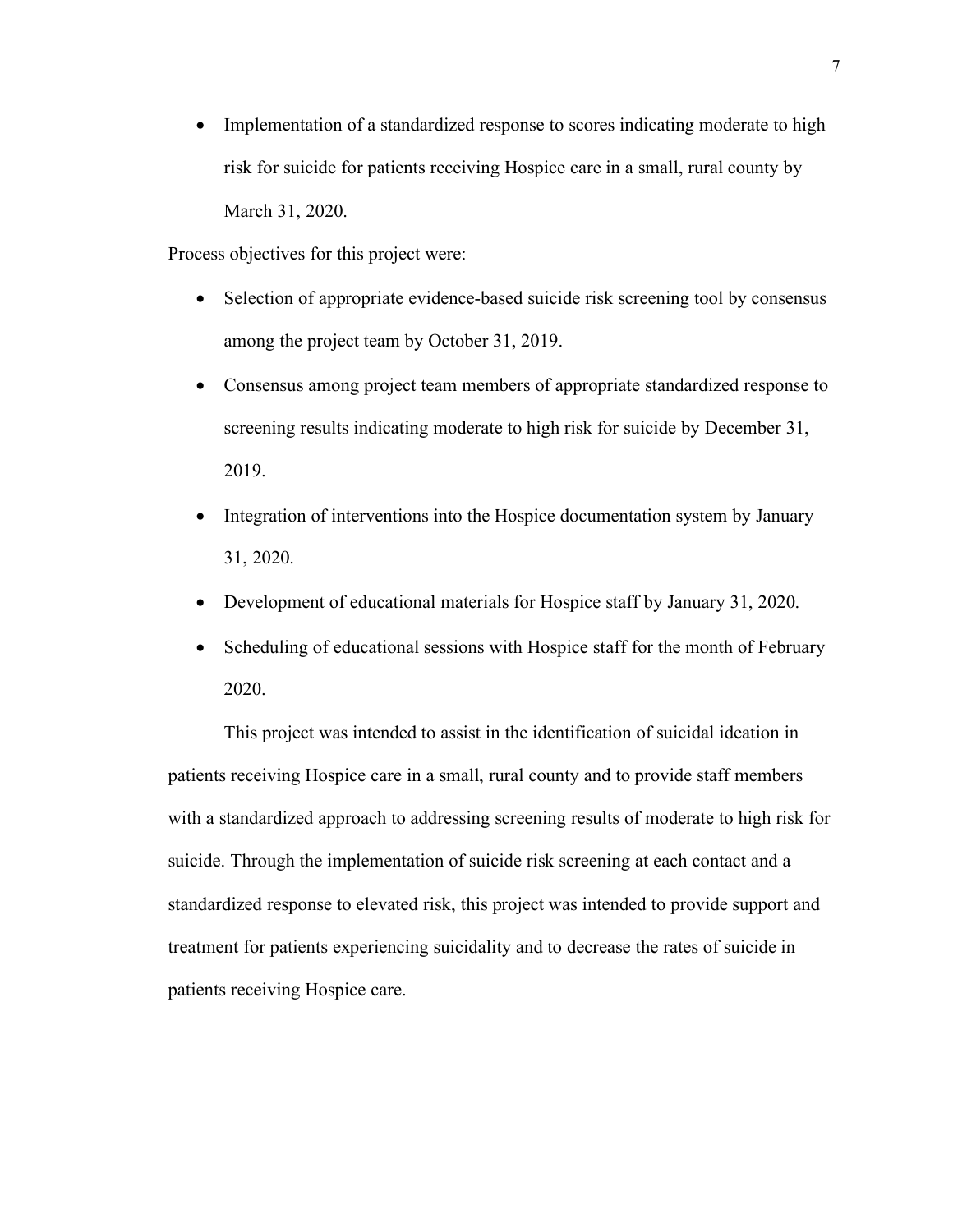#### **Project Revisions**

Due to complications related to the COVID-19 pandemic and to new processes for employees of Hospice in the county, alterations were required for completion of this project. The revised purpose of this project was to implement suicidal risk education for all patients receiving Hospice care at initial contact. Education included information related to signs and symptoms of suicidality and steps for patients and family members to take if suicidality is present or suspected. This project also aimed to implement documentation of education related to suicidality including client and family response to education.

Revised outcomes objectives for this project were:

- Implementation of education related to signs and symptoms of suicidality and steps for patients and family members to take if suicidality is present or suspected at the initial visit for patients receiving Hospice care in a small, rural county by April 6, 2020.
- Documentation of education and client and family response to education for patients receiving Hospice care in a small, rural county by April 6, 2020.

Revised process objectives for this project were:

- Development of an educational brochure with Hospice approval by consensus among the project team by March 20, 2020.
- Consensus among project team members of appropriate documentation of education and patient and family response by March 20, 2020.
- Integration of interventions into the Hospice documentation system by March 26, 2020.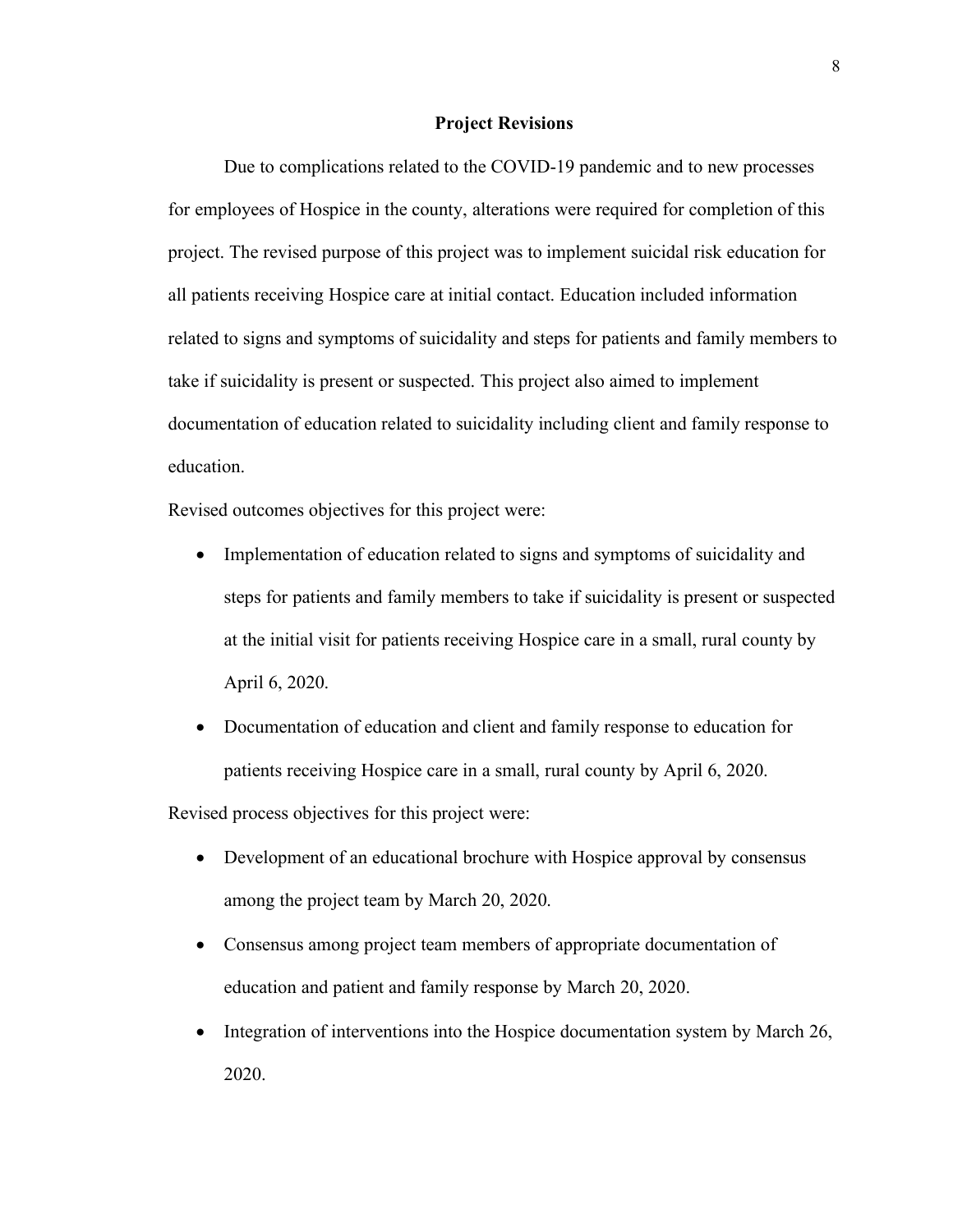• Inservice for Hospice staff on the educational brochure and documentation by March 26, 2020.

This project was intended to assist Hospice staff in providing education to patients and families receiving Hospice care in a small, rural county. Through the implementation of suicide risk education at the initial contact, this project was intended to provide education related to support and treatment for patients and family members experiencing suicidality and to decrease the rates of suicide in patients receiving Hospice care.

#### **Resources, Stakeholders, and Team Members**

Monetary cost for this intervention included paper and ink for printing brochures, which Hospice staff state had estimated at 10-20 brochures per week. There was no additional cost for documentation as this was be built into a pre-existing documentation system by information technologists currently employed by Hospice. Training for patient education and documentation utilizing the brochure was performed by the Education Coordinator for Hospice. Performance of education and documentation related to suicidality takes less than 5 minutes for the care provider to perform. Expected outcomes of the intervention include greater knowledge of Hospice staff, patients, and families of the signs of suicidality and steps to take to receive help for suicidality. The benefits of the expected outcomes were greater than the resource needs for implementation of the intervention.

Stakeholders affected by the intervention include Hospice staff, Hospice patients, patient family members, and staff on the Behavioral Health unit in the community hospital. Team members chosen for this project include the Counseling Services Manager for the community hospice who holds a Master of Social Work (MSW) degree and is an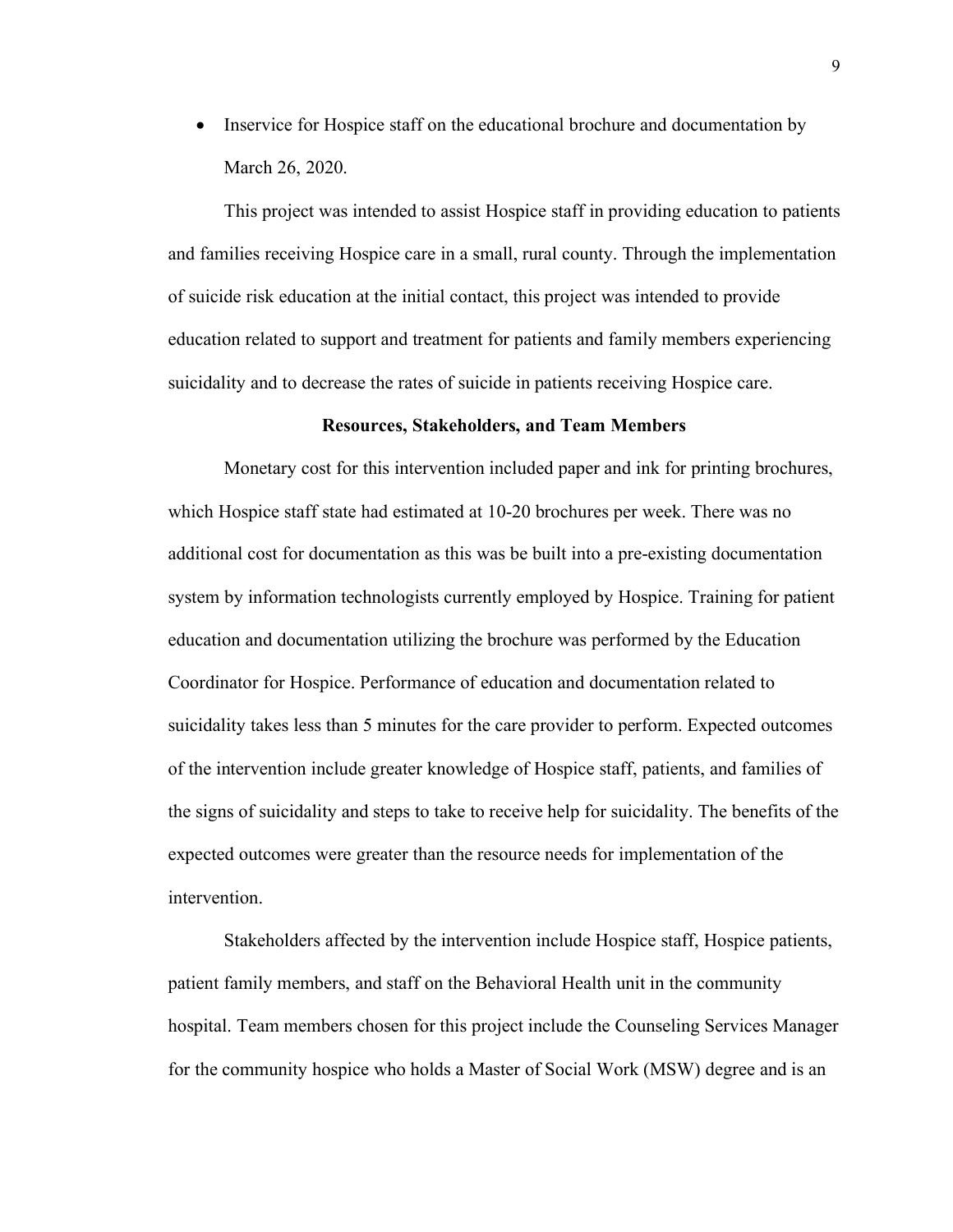LCSW and licensed independent social worker-clinical practice (LISW-CP) and who served as Practice Partner to the Project Leader, the Director of Behavioral Health services at the community hospital who holds a Master of Science in Nursing (MSN) and who served as a Committee Member, and a faculty member from Gardner-Webb University who holds a DNP degree and who served as the Project Chair.

# **Theoretical Underpinnings**

The theory chosen to guide this project was Dr. Jean Watson's Theory of Human Caring. Dr. Jean Watson's Theory of Caring describes 10 caritas processes that can be employed by the nurse during patient interactions to facilitate creation of a deep, transpersonal caring moment that can be transformative for the nurse and patient. The caritas process framework contains a spiritual dimension in which love and caring affect all concepts of the nursing metaparadigm. Watson's theory emphasizes authentic presence with patients in which the nurse is fully present with a patient in the moment of care. The Theory of Human Caring assists the nurse in the development of a loving environment that encompasses the nurse's and the patient's complete self. Deliberate creation of this environment by the nurse within the caring moment may allow the nurse to visualize the patient holistically and can facilitate exploration of all dimensions of well-being including physical, mental, emotional, and spiritual components of an individual (Watson, 2015).

Concepts of Watson's theory can be employed by the nurse to create and sustain a holistic, trusting, authentic relationship with patients receiving hospice care and their families. The practice of authentic presence with each patient can assist the nurse in the assessment, education, and interview process and is critical for the development of a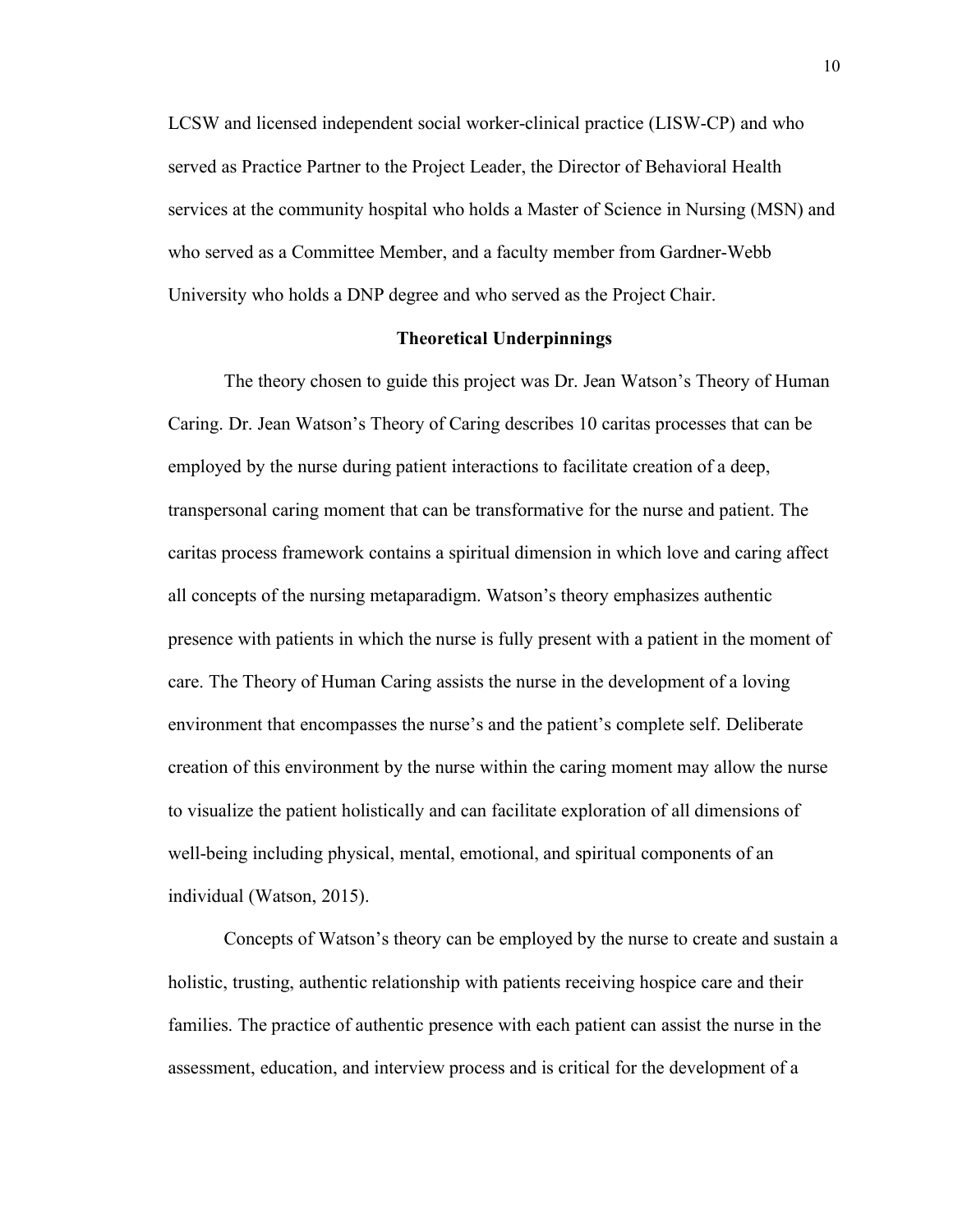caring relationship. A caring relationship which encompasses the whole person of both the nurse and the patient may allow for a deeper level of comfort for each when discussing topics such as depression, anxiety, or suicidality.

# **Figure 1**

*Conceptual-Theoretical-Empirical Diagram (CTE)*

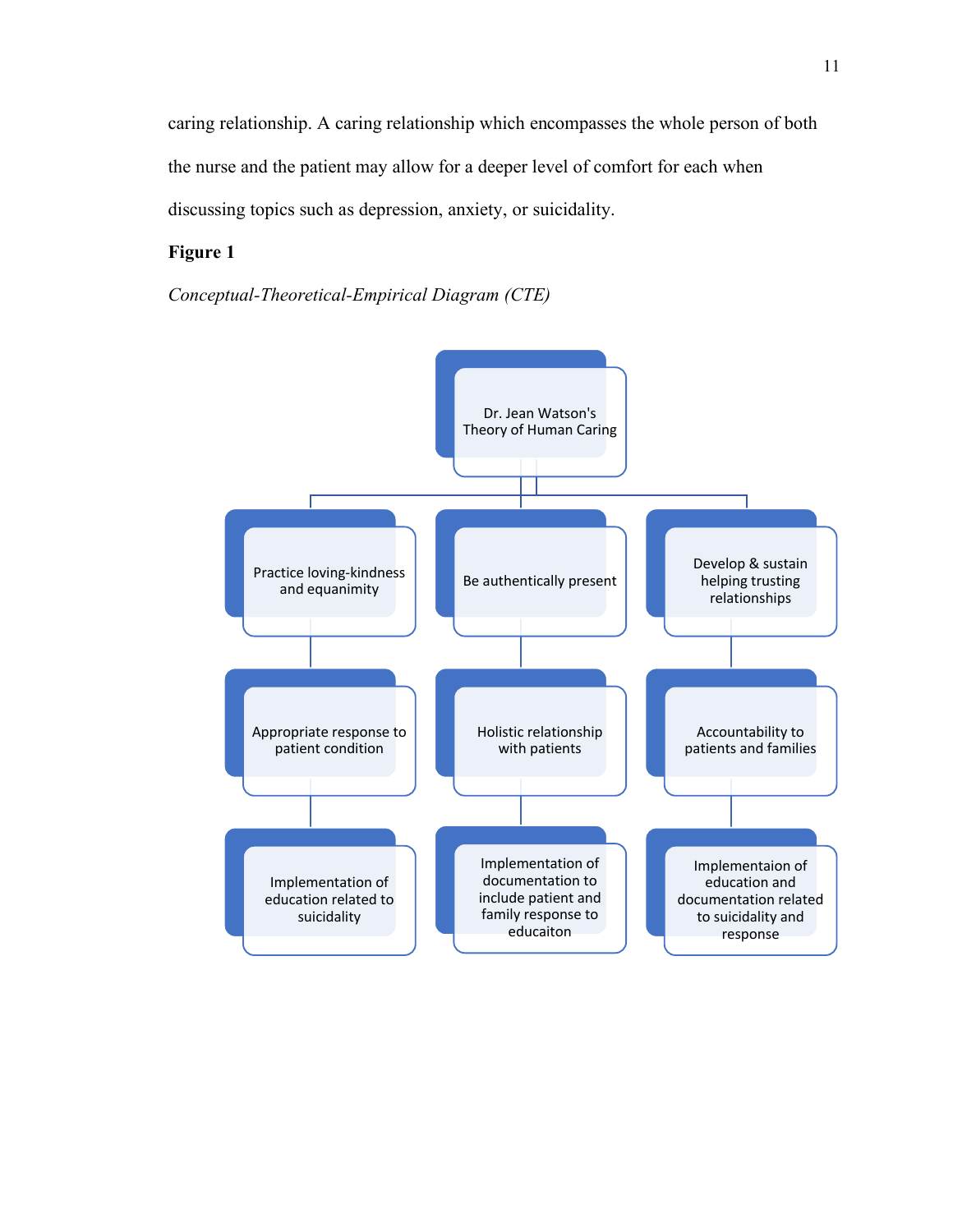#### **Literature Review**

This project was intended to assist Hospice staff in providing education to patients and families receiving Hospice care in a small, rural county. Through the implementation of suicide risk education at the initial contact, this project was intended to provide education related to support and treatment for patients and family members experiencing suicidality and to decrease the rates of suicide in patients receiving Hospice care. A review of the literature was performed using Bulldog OneSearch, CINAHL, and Google Scholar databases. Keywords used by the Project Leader during the search included "hospice", "suicidality hospice", "suicidality oncology", "suicide risk assessment", "oncology suicide", "suicide screening", "suicide education", "psychosocial needs oncology", "psychosocial needs hospice", "theory of human caring" and "hospice suicide".

## **Suicidality in Oncology**

Symptoms of depression are generally well-recognized by health care professionals, while signs and symptoms of suicidality may go undetected. A 2016 study by Washington et al. aimed to determine the frequency with which hospice and palliative care social workers encounter patients, family members, or others in the patient care setting who exhibited signs and symptoms of suicidality and to explore their perception of preparedness to address suicidality. A cross-sectional survey of hospice and palliative care social workers revealed that 74.4% of the 74 respondents who provided direct patient care had interacted with at least one patient in the previous 12 months who exhibited signs and symptoms of suicidality. Of the respondents, 24.4% reported at least one suicide attempt by a patient in the 12 months prior to the study and 10.9% reported at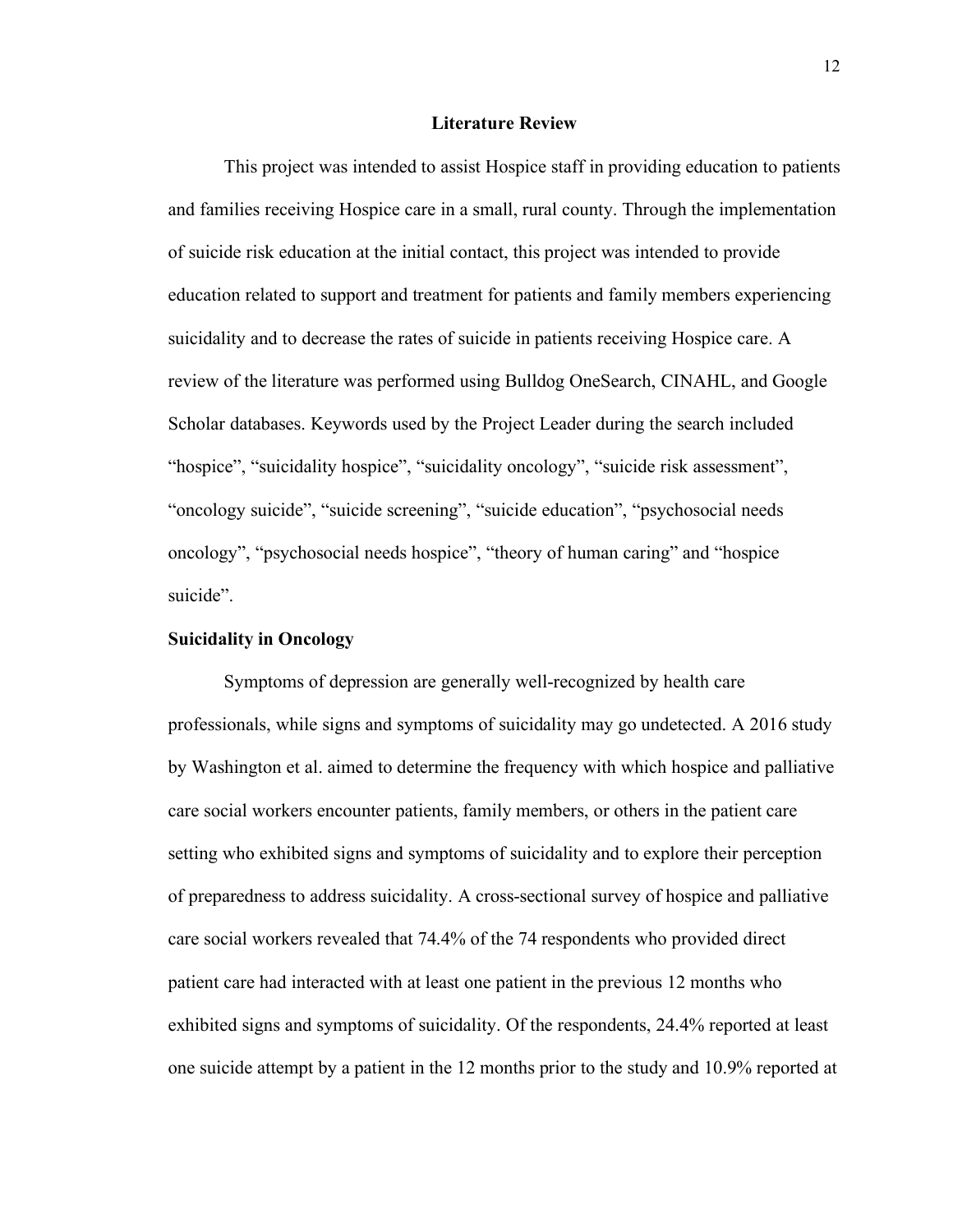least one completed suicide. Regarding perception of preparedness, two factors were found to affect results: educational preparedness and use of standardized scales or questionnaires. While 87.7% of respondents reported recalling educational content related to suicide during their preparation for the role, 93.5% agreed that learning more about suicidality would be beneficial for their practice. Of the respondents, 74.3% indicated that they somewhat infrequently, rarely, or never use standardized scales to assess suicidality in their patient population. These findings are important as they illustrate the need for both suicide education and screening, particularly considering the high percentage of clinicians who reported encountering suicidal signs and symptoms. The researchers listed limitations as small sample size and the use of a convenience sample and they recommend development of a national team of researchers dedicated to this topic which includes hospice and palliative care social workers (Washington et al., 2016).

A 2017 study by Zhong et al. further demonstrates the prevalence of suicidality among oncology patients. The study measured responses from 517 inpatients who had been diagnosed with cancer and did not have a pre-existing diagnosis of a mental health condition. The question: "In the past month, did you think about ending your life?" was asked and answers were recorded along with demographic and other information. Of the respondents, 15.3% endorsed suicidal ideation in the past month, 12.9% of males and 17.6% of females. Factors found to correlate to suicidal ideation included religious beliefs, poor finances, a score of 3-4 on the Eastern Cooperative Oncology Group (ECOG) Performance Status Scale, a family history of a mental health condition, a relative or friend who completed or attempted suicide, symptoms of anxiety or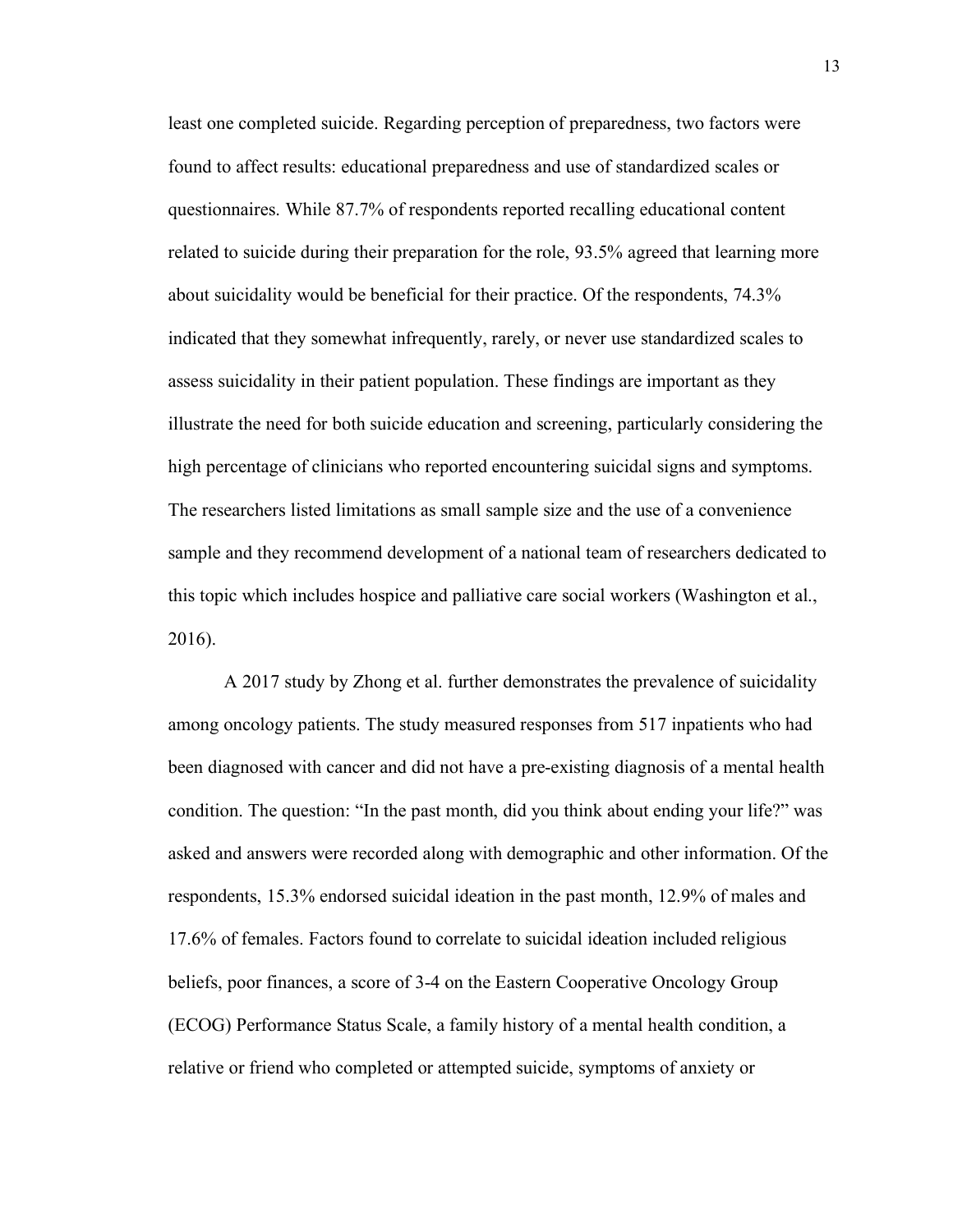depression, moderate-to-severe pain, advanced cancer, recent cancer diagnosis, poor performance status, and a current treatment regimen of palliative care or surgery. The site of cancer also influenced scores, with a higher percentage of breast, gynecological, and liver cancer patients endorsing suicidality. Limitations listed by the researchers included use of tertiary hospital sites only, presence of wide variation in scores dependent upon cancer site, the possibility of confounding variables including social support, and the exclusion of patients who were "too ill" to participate, which may have drastically altered scoring (Zhong et al., 2017).

A 2019 retrospective analysis of data from the Surveillance, Epidemiology, and End Results program from the years 1973-2014 was performed by Zaorsky et al. Data for 8,651,569 cancer patients was reviewed revealing that 13,311, or 28.58 per 100,000 person years, died from suicide. Suicides were highest among those who were white (92%) and male (83%). Cancer sites with the highest suicide rates included the lung, head and neck, testes, bladder, and Hodgkin lymphoma. These results are important to consider in development of interventions for suicide prevention in oncology patients (Zaorsky et al., 2019).

While it is widely recognized that oncology patients experience rates of depression, anxiety, and suicidality at a higher rate than the general public, there remains no evidence-based best practice recommendation for suicide screening or education among this population (Granek et al., 2019a). A 2014 study by Fang et al. investigated the link between symptoms of depression versus demoralization in relation to suicidality in oncology patients. Two hundred participants completed questionnaires including the Distress Thermometer (DT), Patient Health Questionnaire-9 (PHQ-9), Demoralization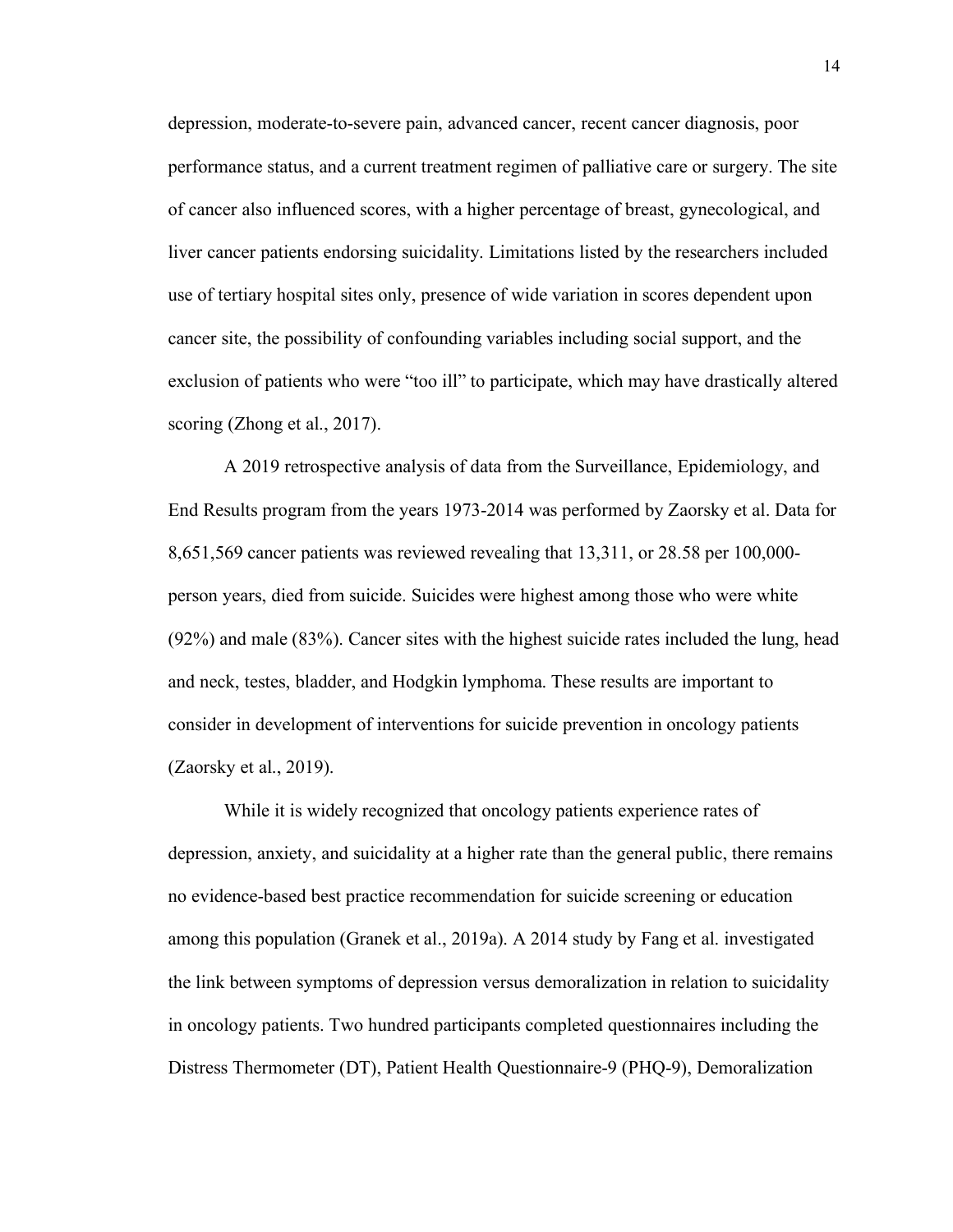Scale-Mandarin Version (DS-MV), and the Beck Scale for Suicide Ideation. Tobit regression analysis of data indicated that demoralization more strongly influenced suicidal ideation as compared to depression which demonstrates that depression screening alone is not sufficient for detection of those at risk for suicide among this population. The researchers list no study limitations or recommendations for future studies (Fang et al., 2014).

Granek et al. (2017a) used Grounded Theory (GT) to examine how healthcare personnel working with oncology patients identify suicidality in this patient population. Researchers discussed that findings from analysis of interviews with 61 workers indicated suicidality exists on a continuum from active will to live to active will to die. The study described four phases existing on the continuum: (A) a strong will to live, (B) a decreasing will to live, (C) a readiness to die, and (D) a will to die. Themes identified in phase A included active treatment, seeking second opinions, overtreatment, and alternative treatments. Themes identified in phase B included mental health distress and physical pain and suffering. Themes identified in phase C included mental health distress, previous mental health diagnoses, physical pain, avoiding more suffering, preserving quality of life in old age, nearing end of life, lack of social support, and maintaining a sense of control. Themes identified in phase D included euthanasia and active suicidality. This underscores the importance of education related to suicidal ideation for clinicians as well as patients and family members to that progression through phases, while not always sequential or even progressive, can be identified. The researchers discuss the need to define suicidality more specifically in oncology patients as some study participants viewed the decision to stop treatments as a suicidal act (Granek et al., 2017a).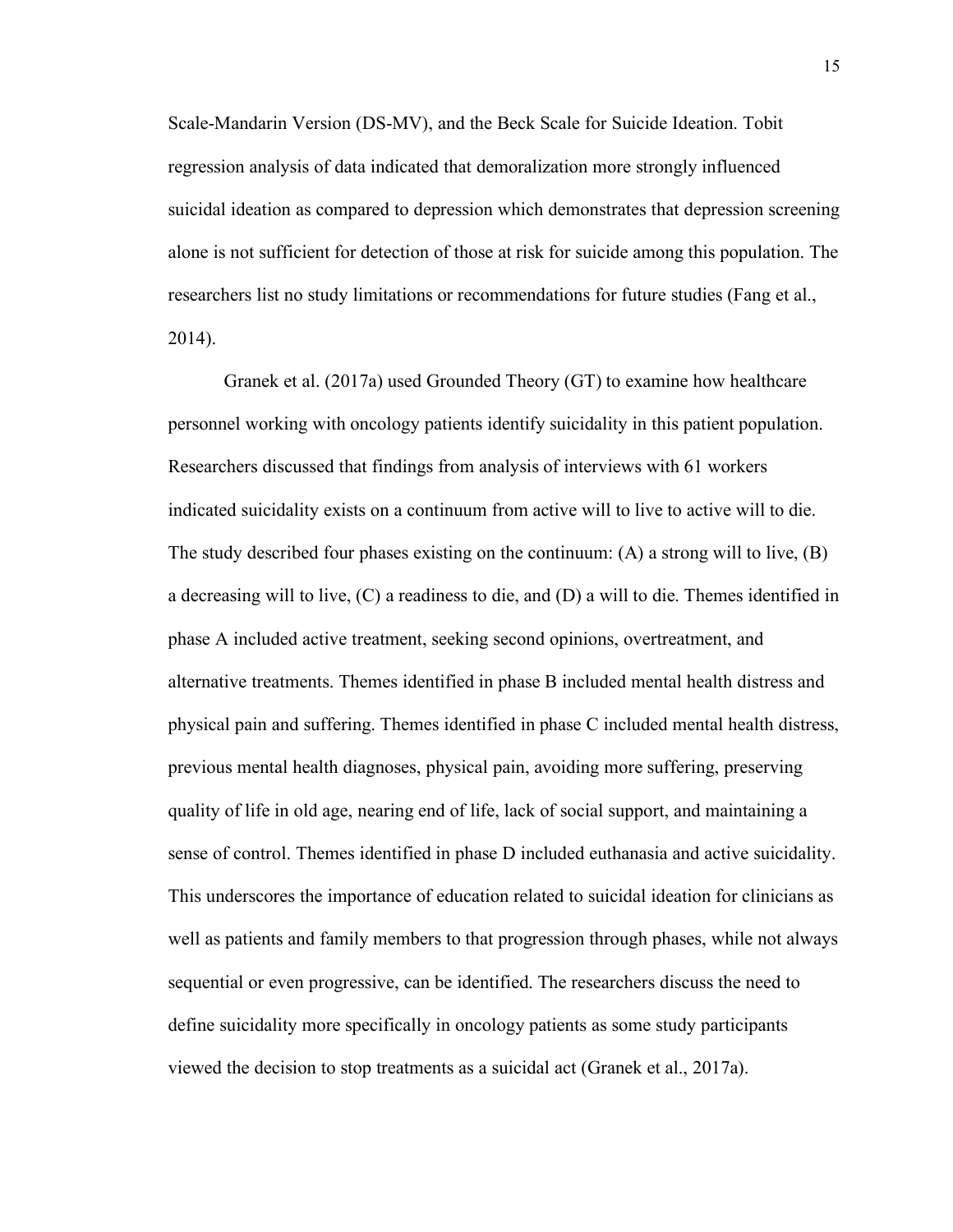A study aimed at identifying strategies and barriers in the identification of suicide risk in cancer patients for oncologists, nurses, and social workers was published in 2017 by Granek et al. A GT approach was used to collect and analyze both quantitative and qualitative data collected from 61 health care professionals at two cancer centers. Quantitative results reflected the response that a professional had encountered either suicidal ideation or completed suicide among their patients during their careers. These were reported as 56% and 65%, respectively for oncologists; 55% and 75%, respectively for nurses; and 22% and 66%, respectively for social workers. These results, above all, illustrate that the majority of patients encountered by the participants experienced suicidality that was recognizable by health care professionals. Categories identified related to strategies to identify suicide risk were ability to recognize verbal indicators, explicit actions, patients who were exhibiting mental health distress, disease characteristics, and patient characteristics which increases the likelihood of suicidality. Categories identified as barriers to identifying suicide risk included patient-related factors such as concealment of ideation and missed appointments and healthcare professionalrelated factors including lack of knowledge related to suicidality, and fear of asking about suicidality. These findings illustrate the need for healthcare professionals to initiate conversations about suicidality and to increase their level of comfort with the topic through education and practice. The researchers listed limitations of the study as use of a convenience sample and voluntary nature of the study which could allow for a higher rate of inclusion for those who feel more comfortable and knowledgeable about suicidality (Granek et al., 2017b).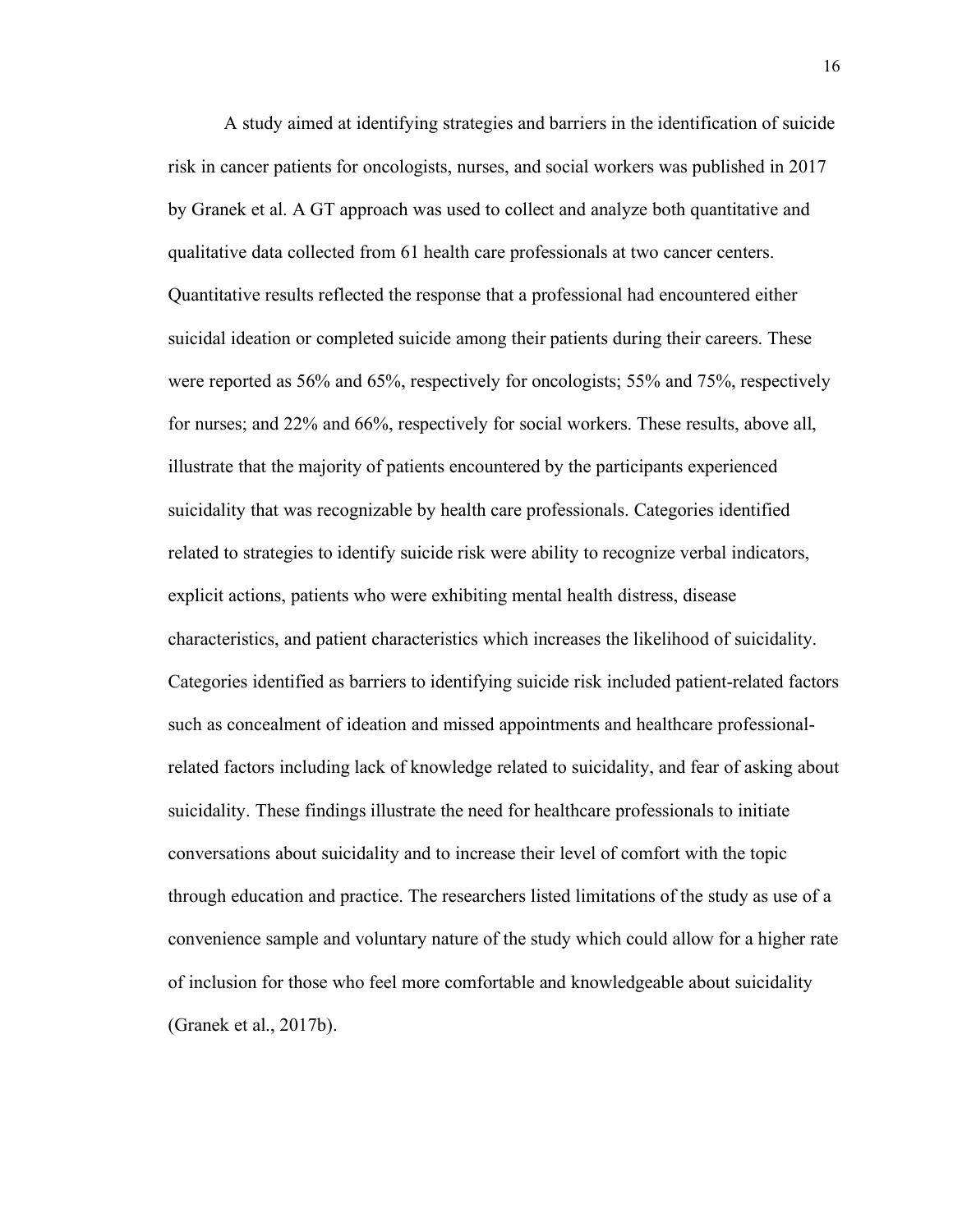Granek et al. (2019b) used GT to explore the perceptions of oncologists, oncology nurses, and oncology social workers in relation to suicidality in a 2019 qualitative study. In this study, suicidality was defined to include suicidal ideation, suicidal acts, and completed suicides. Three categories were identified in data analysis: perceptions of suicidality, explanatory models of suicidality, and moral views on suicide. Perceptions of suicidality included cries for help, signs of distress, and attempts at attention seeking. Explanations for suicidality included stemming from biological disease or mental illness and occurrence as an aberration, or as an impulsive, irrational act. Moral views on suicide fell into three categories: acceptance of suicidality which often included empathy, rejection of suicidality with negative correlations, and ambivalence. The results of this study convey the very different attitudes and perceptions of suicidality by oncology healthcare professionals which reinforces the need for a standardized approach. The researchers listed limitations of the study as the use of a convenience sample, voluntary participation, and inclusion of health care professionals who already have an established professional identity (Granek et al., 2019b)

In 2019, Granek et al. published a qualitative study which utilized GT to explore the effects of mental health distress and suicidality of oncology patients on healthcare workers involved in their care. Themes extracted from interviews with oncology personnel were divided into three categories: Impact of Patients' Mental Health Distress and Suicidal Ideation on Healthcare Professionals, Impact of Patient Suicide on Healthcare Professionals, and Coping with the Impact of Patients' Mental Health Distress and Suicidality. Themes identified for Impact of Patients' Mental Health Distress and Suicidal Ideation on Healthcare Professionals included: sadness, depression, worry and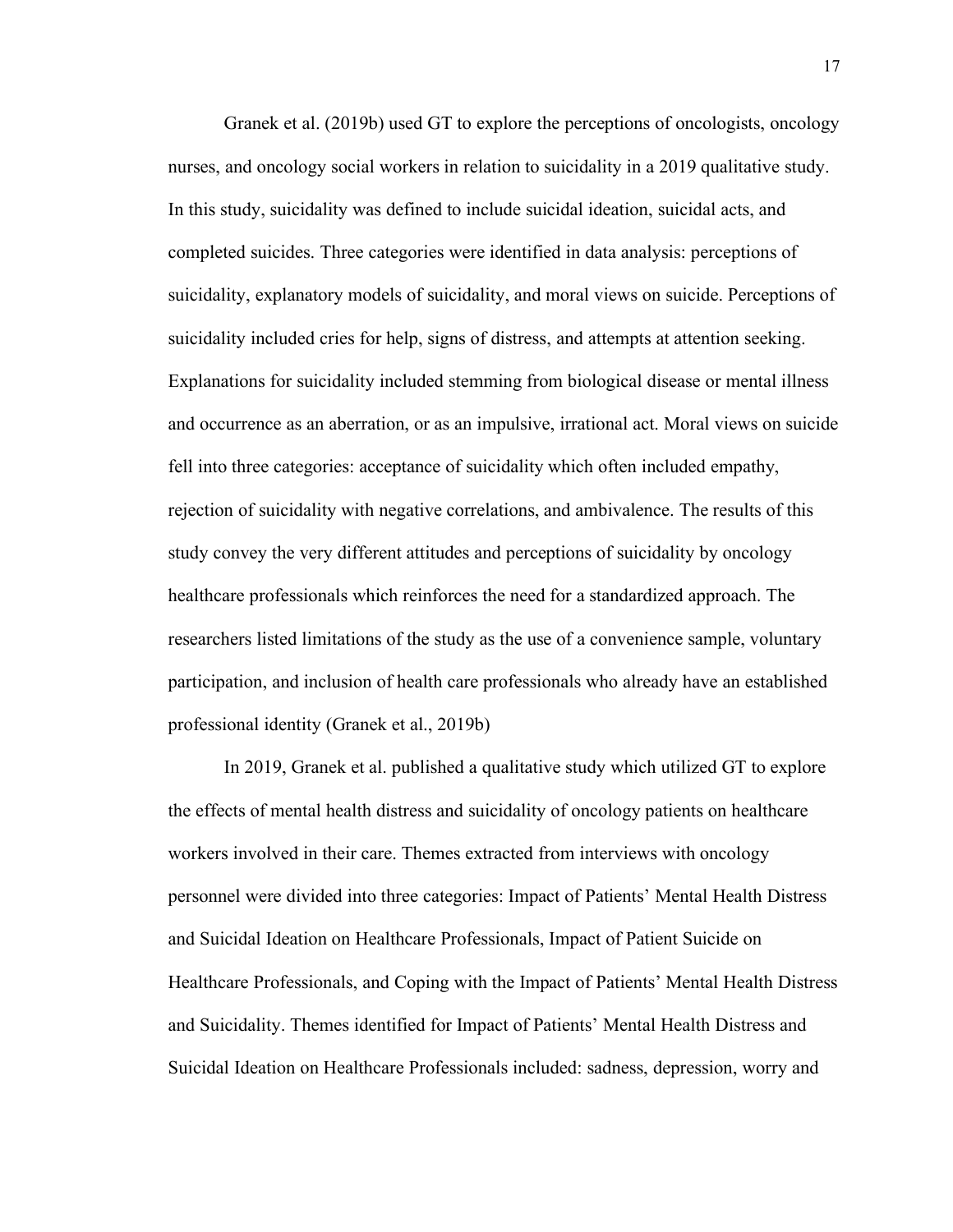concern, and feeling emotionally overwhelmed. Themes identified for Impact of Patient Suicide on Healthcare Professionals included: trauma, guilt, and surprise. Themes identified for Coping with the Impact of Patients' Mental Health Distress and Suicidality included: colleague support, seeking professional help, and setting boundaries between their work and home life. This study emphasizes the importance of education and open communication with the healthcare team regarding mental health issues and suicide to reinforce coping mechanisms and allow for an increased level of comfort in discussing these topics with oncology patients. The researchers listed a limitation of the study: participation was voluntary, and providers who agreed to participate were thought to be more willing to discuss the issues. This led to the conclusion that the impact among those who chose not to participate could be even greater (Granek et al., 2019a).

#### **Suicide Screening and Prevention**

Suicide prevention is complicated, in part, by the fact that screening is not common among patient populations outside of mental and behavioral health and warning signs of suicide are commonly undetected. Rural areas often have fewer resources and other factors that make identification of those at risk for suicide even more difficult. A 2018 study by Lyu et al. aimed to explore factors of suicide attempts to provide data to inform an early warning model that could be used in suicide screening and prevention. Researchers interviewed 659 participants from rural areas who had attempted suicide and applied multivariate logistic regression to extract predictors for suicidality. Univariate logistic regression was applied to demographic data to determine effect on suicidality. Results showed no significant differences based on age, gender, or residential location. Twelve predictors were identified including lower level of education, family history of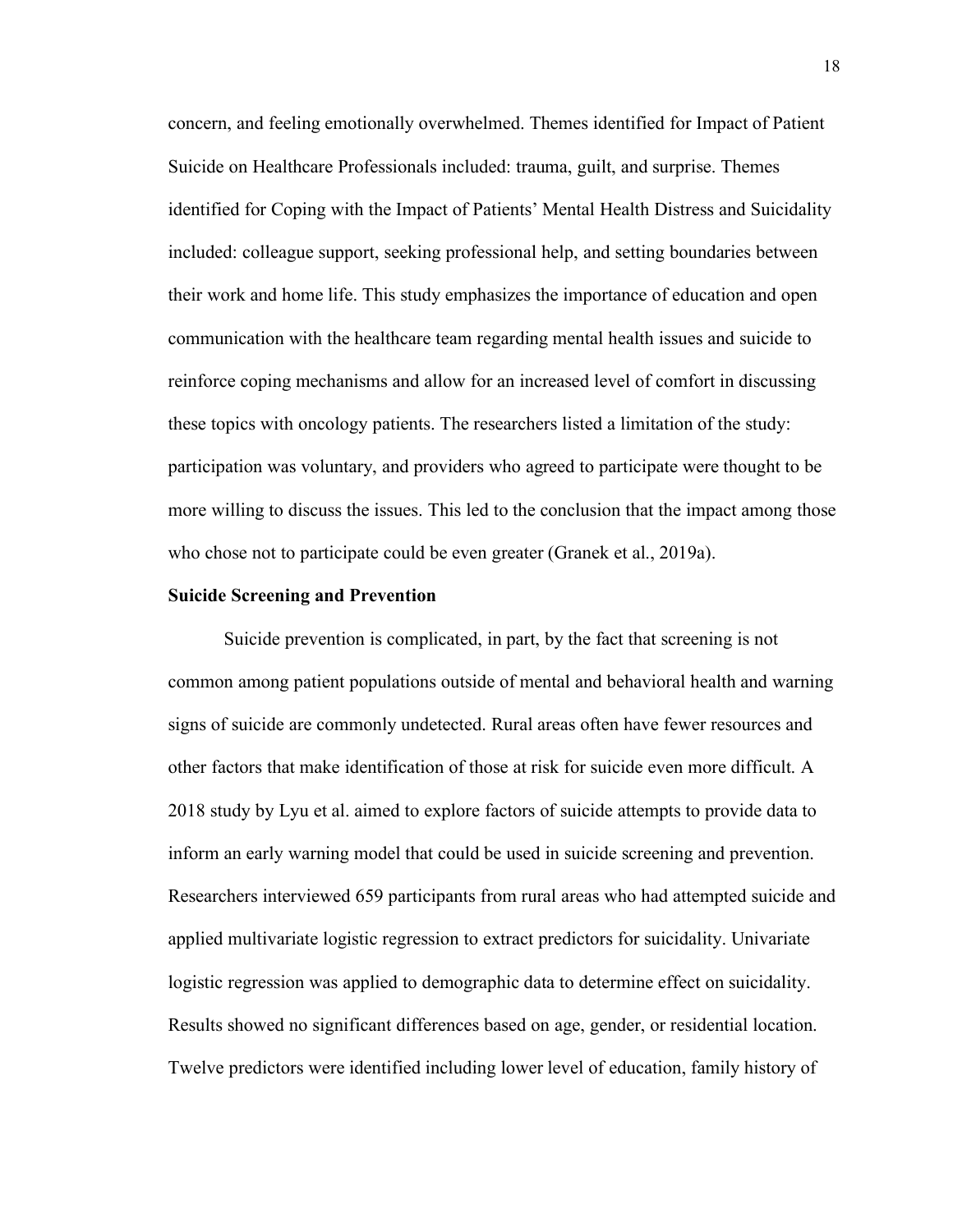suicide, poor health conditions, mental health problem, aspiration strain, hopelessness, impulsivity, depression, and negative life events. Three protective factors were identified including social support, use of coping skills, and "healthy community." The researchers discussed that the presence of more than one predictor warrants closer observation of patients in rural areas. This study is important as it illustrates that risk factors for suicidality can be identified, and treatment plans can be individualized to address those at higher risk for suicide if these individuals have sought medical care prior to an attempt. Researchers list limitations of the study as a narrow sample range and exclusion of microcosmic aspects such as genetic or chromosomal differences of participants (Lyu et al., 2018).

In 2015, Shepard et al. analyzed the national cost of suicides and suicide attempts in the United States to determine the cost-benefit ratio for measures aimed at suicide prevention including medication, counseling, and linked services. The researchers examined data from the Centers for Disease Control and Prevention (CDC) to obtain numbers for both fatal and non-fatal suicidal acts in the United States in 2013. To determine an estimate of cost, data from 2007 was gathered from the CDC and multiplied by the number of suicidal acts in 2013 as 2007 was the last year in which unrestricted data reporting from the states occurred. Both direct costs (funeral costs, hospital stays, psychiatric care and counseling, medications, etcetera) and indirect costs (time lost from work, loss of future productivity, mental health treatment for survivors, etcetera) were measured and adjusted for inflation and for expected increase in income over time. Interviews were also conducted with healthcare representatives involved in care related to suicidal acts to investigate their perception of measures that could improve outcomes.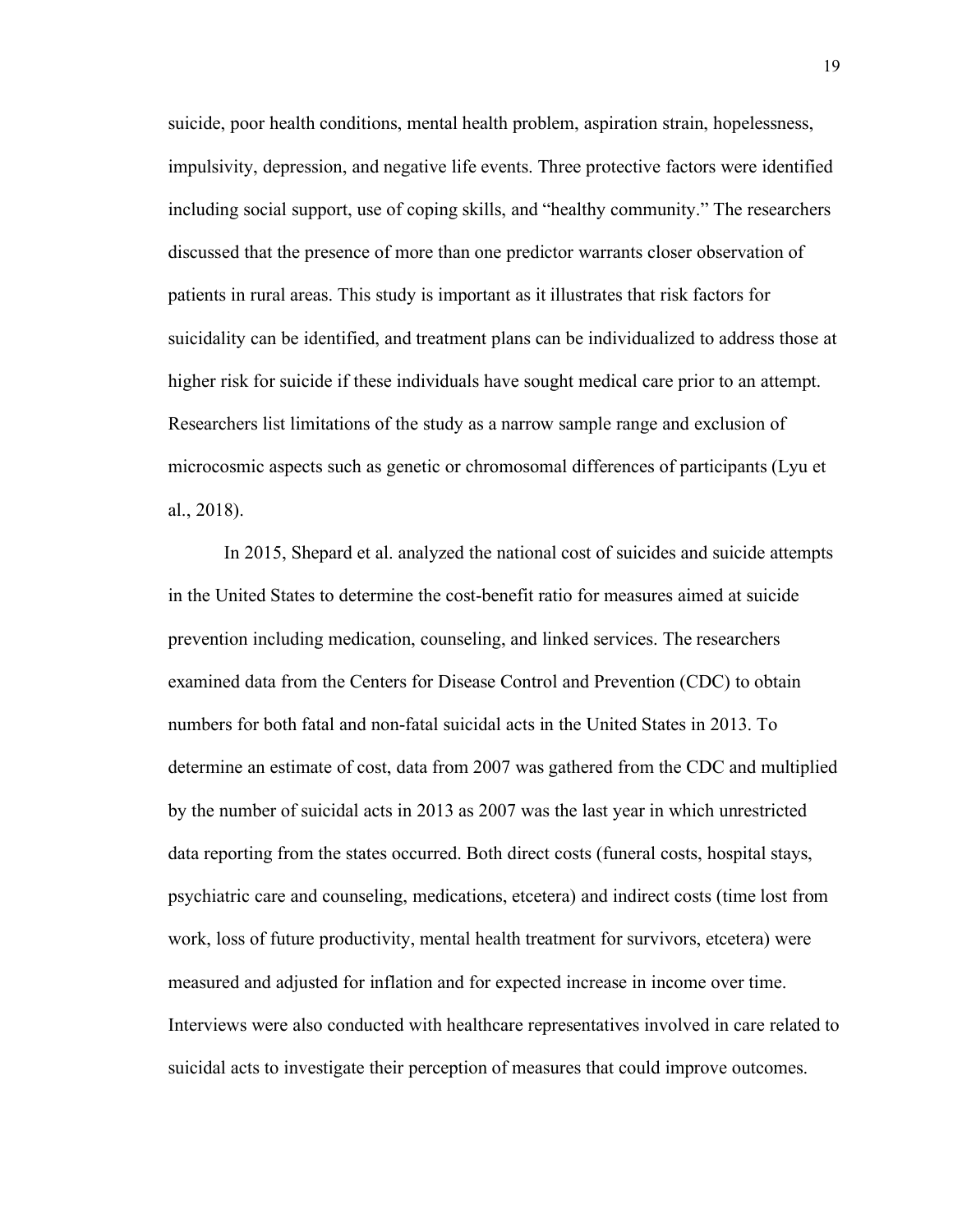The study revealed that a six to one benefit to cost ratio exists and that suicide prevention measures are six times less costly than the cost of suicidal acts. Results were comparable to those found in other countries using similar methodology. Interviews revealed three themes for prevention: suicide screening at hospitals, lack of access to both inpatient and outpatient psychiatric care, and need for improvement in continuity of care. Researchers listed limitations as lack of access to current cost data, use of a single site for interviews, and data discrepancies in previous research consulted during the study. This study makes a strong case for investment into suicide screening and prevention in the United States from a cost-benefit perspective (Shepard et al., 2015).

A 2016 study by Schaffer et al. highlights the need for routine suicide screenings at each patient contact. The researchers extracted data from 2,835 deaths by suicide between 1988 and 2011 in the city of Toronto. Data was analyzed to determine the incidence and nature of care contacts for the 12 months preceding each suicide. Results revealed that 91.7% of suicide decedents had contact with a healthcare provider in the preceding 12 months. Of the 91% who had contact with a healthcare provider, 66.4% were seen by a mental healthcare professional while 25.3% had contact solely with nonmental healthcare providers. Mental healthcare visits were further divided into primary care  $(54.0\%)$ , outpatient psychiatry  $(39.8\%)$ , emergency department visits  $(31.1\%)$ , and psychiatric hospitalization (21.0%). The average number of days between last mental healthcare contact and completed suicide was 18 days. Factors found to be significantly correlated to seeking mental healthcare included female gender, age 25-64 years, absence of a reported recent stressor, diagnoses of bipolar or schizophrenia, a history of a previous suicide attempt, self-poisoning as the suicide method, and the lack of a suicide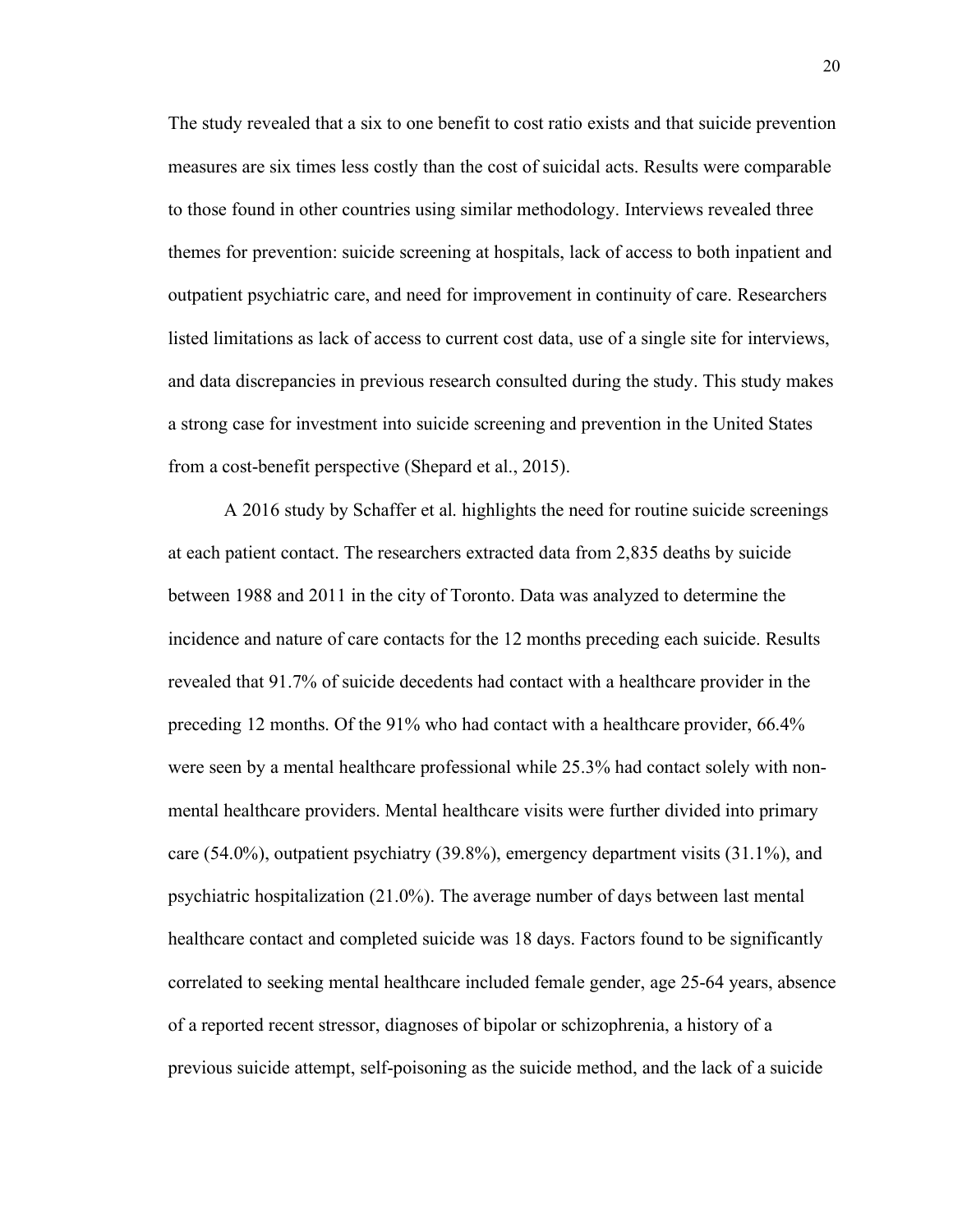note. Limitations listed by the researchers include inability to determine the nature of mental health contacts, possibility of misclassification of deaths by coroner report, ability of the researchers to review only healthcare contacts with physicians, and the wide availability of mental health resources in the Toronto area which cannot be compared to rural or other underserved areas (Schaffer et al., 2016). This study shows the need to specifically screen for suicide at each patient contact to identify those at risk and improve suicide prevention rates.

In 2018, Terpstra et al. conducted an observational study on suicide gatekeeper training in the Netherlands. Gatekeeper training aims to equip individuals to assist citizens in many settings including schools, social services, and in general practitioner offices to address factors affecting suicidality including social, medical, and economic factors. Researchers utilized a pre- and post-test to determine effects of education on knowledge and confidence level related to identification of suicidality and referral behavior. A total of 502 participants completed the pre-test while only 174 completed the post-test. Results were further broken down by employment sector: healthcare, education, socioeconomic, and other. Data analysis reflected that referral behaviors did not significantly change for those who received gatekeeper training, but knowledge and confidence level in identifying suicidality significantly increased across all employment sectors. Researchers list limitations for the study as low post-test response rate, the absence of a control group, possibility of bias due to a lack of collection of demographic data, and the possibility of confounding variables (Terpstra et al., 2018). This study emphasizes the importance of training related to suicidality for those who have contact with individuals in diverse settings.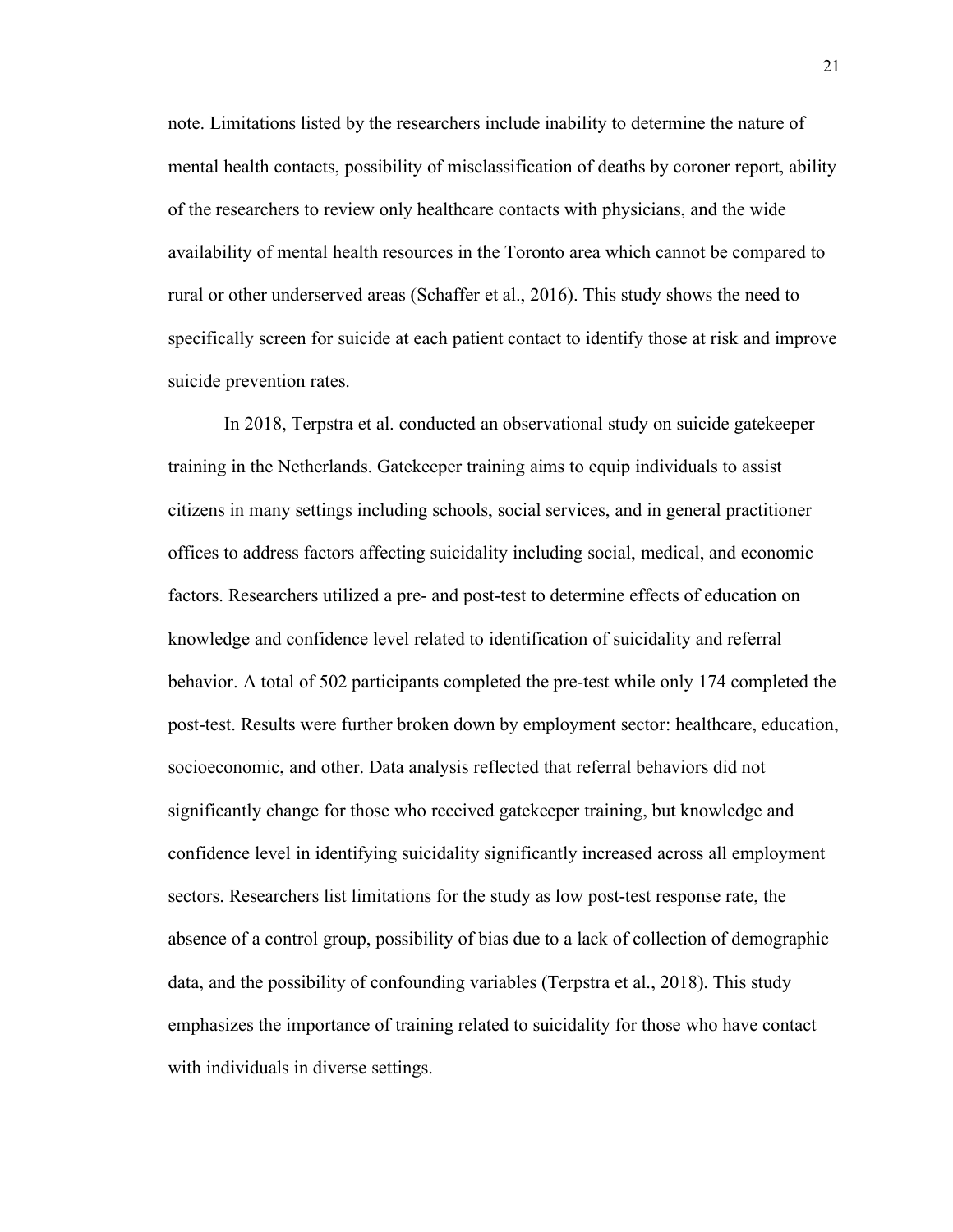A 2017 study by Wexler et al. used a pre- and post-test design to measure participant response to Promoting Community Conversations About Research to End Suicide (PC CARES) facilitator training, an intervention designed to create a grassroots community-based effort to identify Alaskan native youths at risk for suicide and implement preventative measures. Thirty-two participants received PC CARES facilitator training and 100% reported increased confidence and commitment to provision of training for community members. Follow-up inquiries revealed that the 20 of the 32 participants had trained a total of 309 community members in PC CARES in 10 of the 11 villages the measure aimed to affect. Modified group quizzes used to assess trainee knowledge of suicidality and suicide prevention in Alaskan native youths revealed 100% accuracy for trainees. Researchers listed limitations of the study as small sample size, variability in village implementation, lack of recording of nonverbal cues for analysis during interviews, and lack of assessment of community learning outcomes (Wexler et al., 2017). This study shows that education related to suicide prevention can be disseminated by trained facilitators to create a network of knowledgeable individuals in the community to assist in suicide prevention measures.

A 2017 qualitative study by Snyder et al. aimed to explore medical inpatients' opinions of suicide screening while hospitalized. As per facility policy, nurses employed on three units within the selected facility (oncology, general medical/surgical, and infectious disease) performed the asQ'em questionnaire on newly admitted patients. This suicide screening tool consists of two questions: "In the past month, have you had thoughts about suicide?" and "Have you ever made a suicide attempt?" If either question generates a "yes" response, a follow-up question: "Are you having thoughts of suicide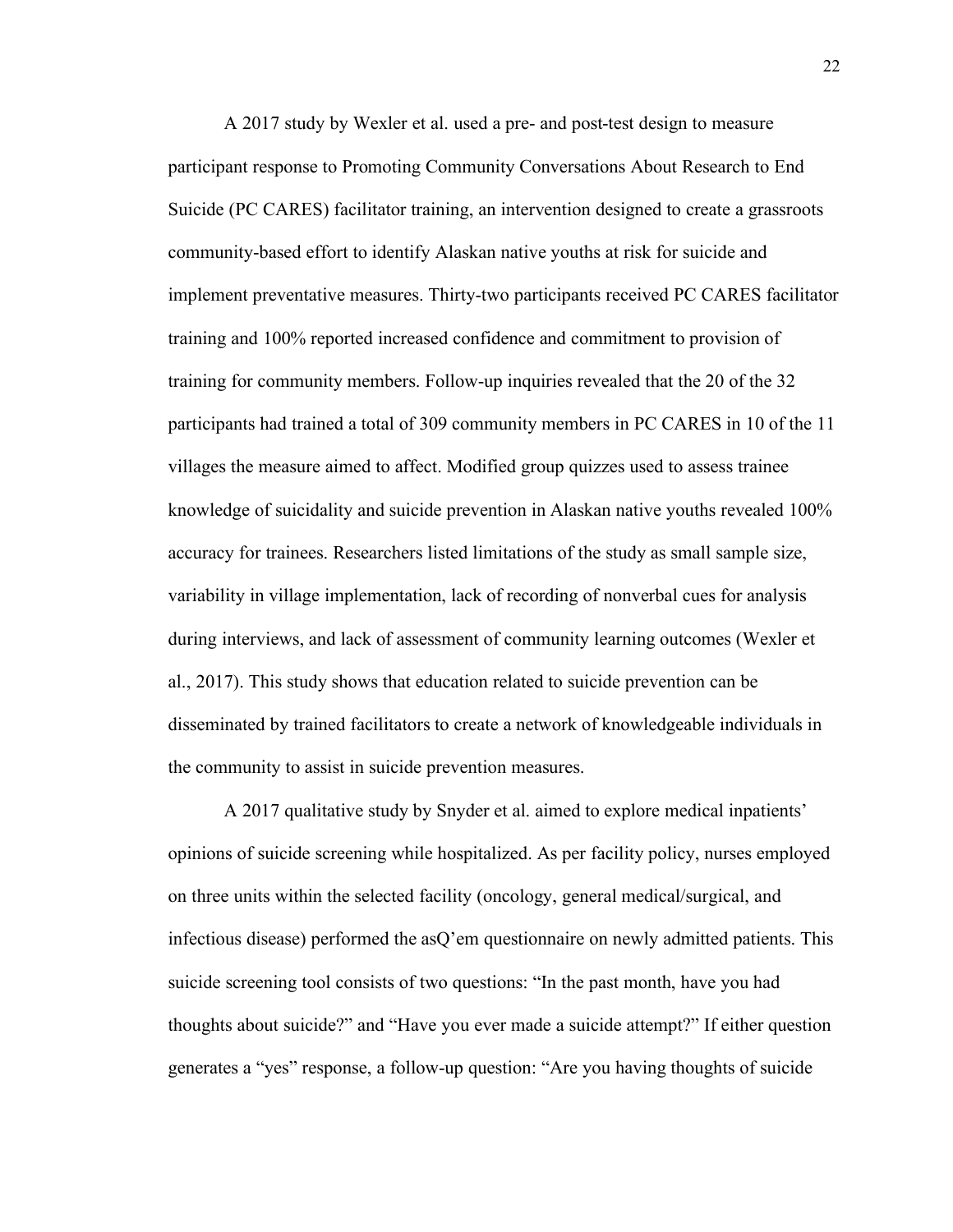right now?" is also asked. For patients who participated in this study, questions related to perception of suicide screening were asked after screening was performed including "Do you think all medical/surgical patients in a hospital should be asked about suicide; why or why not?" and "Do you have any additional comments?" A total of 53 participants were interviewed and post hoc analysis revealed that 81% of respondents supported suicide screening in the medical inpatient setting while 9.5% did not and another 9.5% replied "don't know." Of the respondents, 98% reported either positive (79%) or neutral (19%) response to the asQ'em questionnaire while one participant (who screened positive) reported a negative experience related to screening. Three common themes emerged from qualitative data: "patients should be asked directly about suicide;" "mental health should be an integral component of in the delivery of medical care;" and "importance of intervening, protecting, and keeping patients safe in a hospital setting." Researchers listed limitations of the study including use of a small convenience sample, use of a research hospital as the setting which could affect answers, exclusion of non-English speaking patients, and brevity of answers for analysis. This study indicates that most medical patients may support suicide screening in medical/surgical settings (Snyder, 2017).

In 2018, Na et al. performed a study aimed at validation of a commonly used screening tool for depression, the Patient Health Questionnaire-9 (PHQ-9), for use in identifying those at risk for suicide. Data from 841 patients was analyzed and results from the PHQ-9 were compared to results from an electronic version of the Columbia Suicide Severity Rating Scale (eC-SSRS), which is considered the gold standard of suicide screening. The PHQ-9 has previously been validated as a tool for detection of depression but had not previously been evaluated for accuracy in identification of those at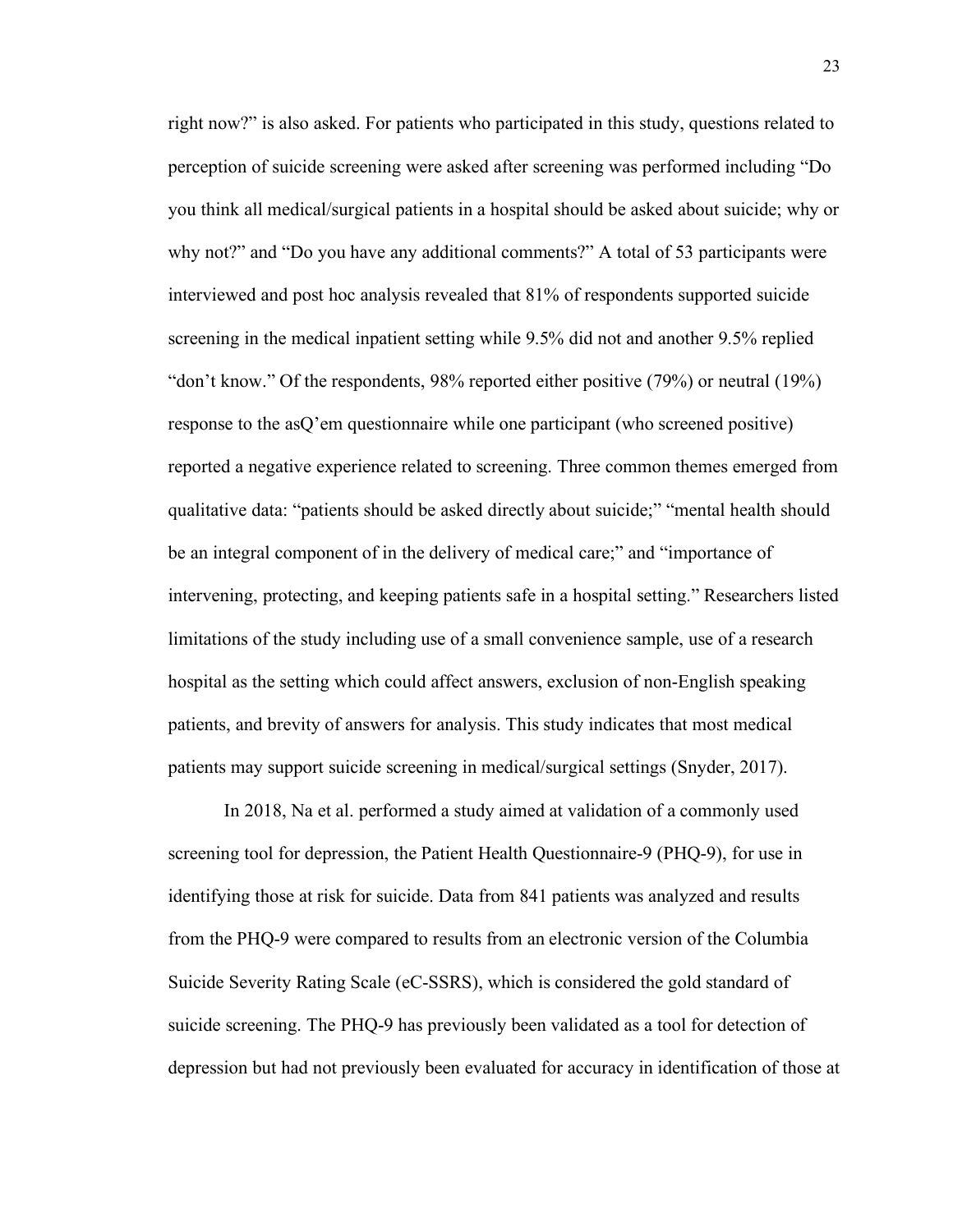risk for suicide. Results revealed a significant discrepancy  $(p<0.05)$  between those who scored positive for risk for suicide on the PHQ-9 (346 participants, or 41.1%) and those who scored positive for risk for suicide on the eC-SSRS (113 participants, or 13.4%). This discrepancy indicates that the PHQ-9 is not an appropriate tool to use for suicide screening. This is important as it is common practice for healthcare entities to use the PHQ-9 rather than the validated and reliable C-SSRS screening tool to evaluate patients for suicidality. Limitations listed by researchers included homogeneity of the sample used for the study, use of another screening tool for validation rather than actual suicidal acts, and cross-sectional nature of the study which did not allow for evaluation of predictive effect of the PHQ-9 on suicidality (Na et al., 2018).

In 2017, a study by Owens and Charles aimed to determine the effect of distribution of an educational leaflet entitled "It's safe to talk about suicide" among community agencies. The leaflet contained information related to suicidal ideation, how to begin a conversation with an individual who is suspected of suicidal ideation, specific questions to ask, and steps to take if an individual endorses suicidal ideation. The target audience for the leaflet was laypersons in the community. A total of 15,000 leaflets were disbursed to community members by community healthcare agencies, an initial number of 25 for each individual agency. Three rounds of interviews were conducted with agency staff: the first explored the agency staff's initial reaction to the leaflet and how agencies planned to utilize leaflets, the second (approximately 6 months later) evaluated effectiveness of the plan and solicited suggestions for improvements, and the third round focused on in-depth interviews with selected agencies to investigate effects of leaflet use. Both quantitative and qualitative data were analyzed. Quantitative data revealed that, of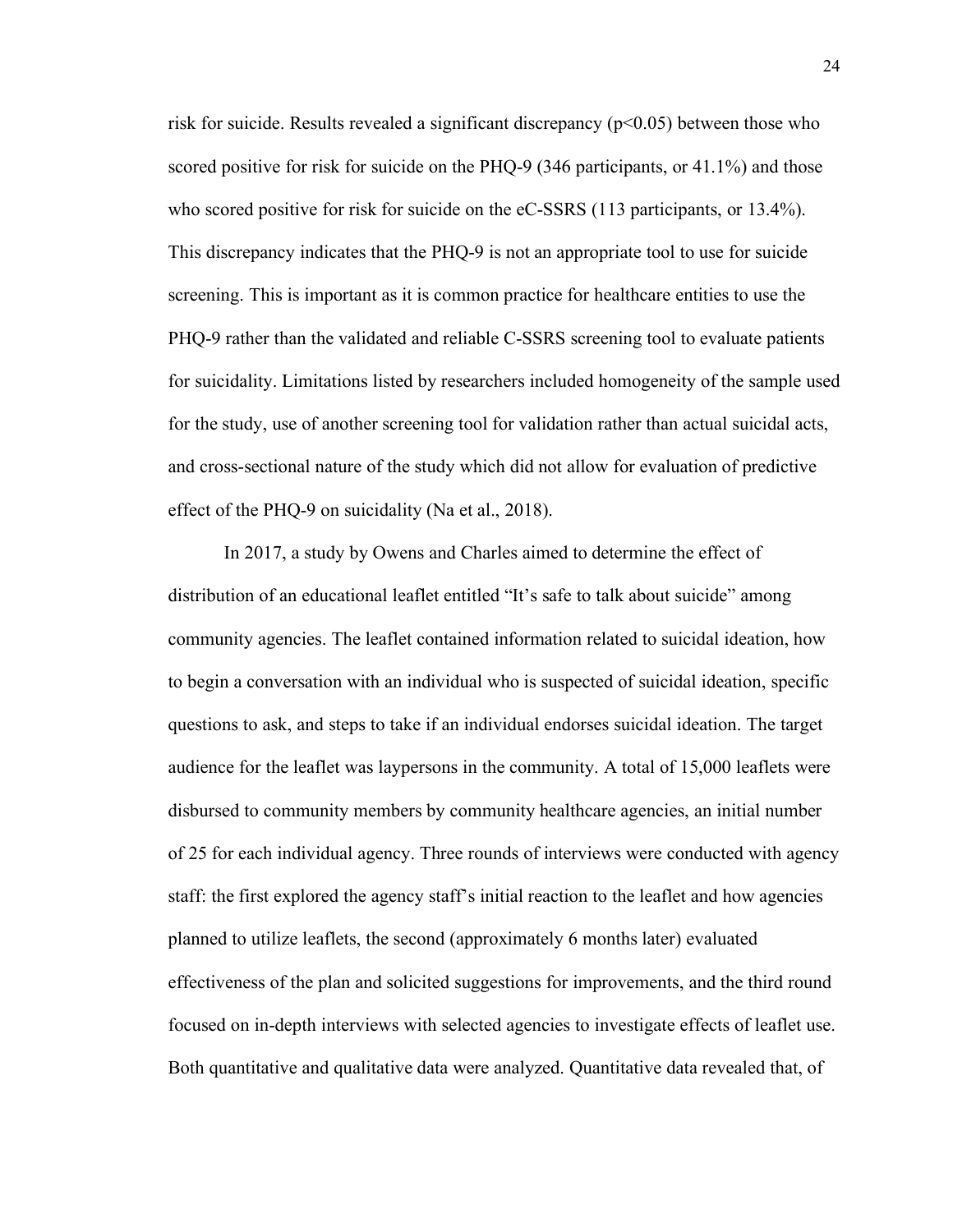19 types of agencies who received the leaflets, only two categories (National Health Service [NHS] walk-in sites and county library services) did not request additional copies. Four categories of agencies not included in the initial disbursement (NHS general hospitals, criminal justice settings, Community Safety Partnerships [CSPs], and Regional Zero Suicide Collaborative) requested brochures for disbursement to their target populations. Qualitative data revealed the need for selection of an individual at each agency as a contact person for distribution, the need for inclusion of other agency types such as courts of law and food banks, and reports from agency representatives that the leaflet filled an important gap in communication with individuals in the community regarding suicidality. Participants expressed increased confidence in discussing suicidality with community members. No limitations were discussed by researchers. This study indicates that distribution of educational materials by those who interact with community members may improve communication regarding suicidality, which could ultimately save lives (Owens & Charles, 2017).

#### **Watson's Theory of Human Caring**

Watson's Theory of Human Caring was chosen to guide this project as the theory has been shown to affect emotional responses in patients which can affect patient outcomes. A 2017 study by Durgun Ozan and Okumus aimed to explore the effect of a nursing care program based on Watson's Theory of Human Caring on anxiety and distress in patients who have experienced failure in infertility treatment. A total of 86 Turkish women participated in the study: 45 in the intervention group who received nursing care based on Watson's theory and 41 in the control group who received routine nursing care. Treatment was provided to both groups for a period of 8 months, and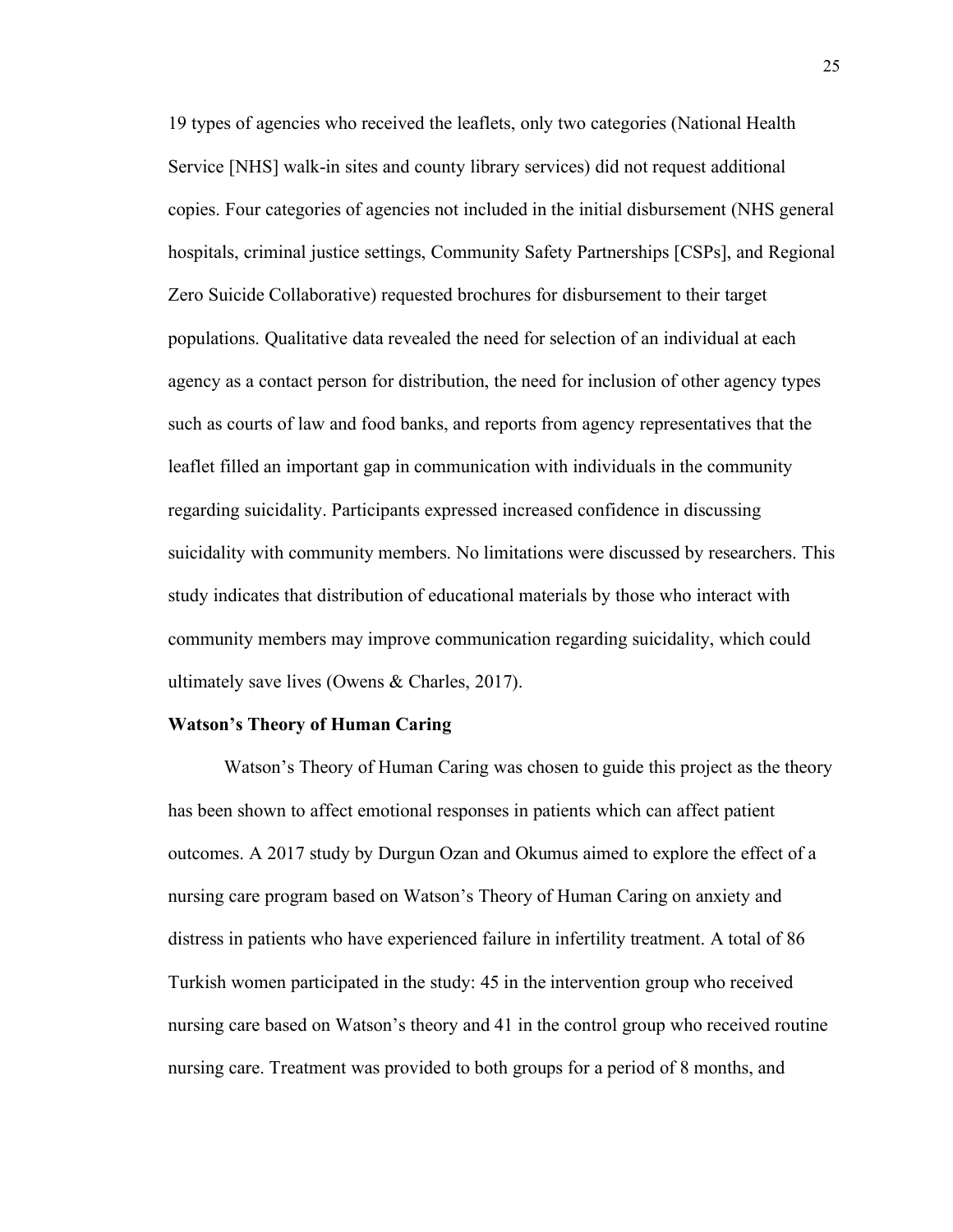follow-up treatment was provided for an additional 4 weeks for those who experienced treatment failure (32 from the intervention group and 35 from the control group). Data was collected and analyzed using Spiel Berger's State/Trait Anxiety Inventory, the Infertility Distress Scale, and Ways of Coping Questionnaire. T-tests were used to compare data among pre-trial responses, responses after embryo transfer (ET), and responses at the end of the 4-week follow-up period. Results of analysis of responses related to anxiety showed no significant difference  $(p=0.59)$  among the intervention and control groups at pre-trial, but significant differences  $(p<0.00)$  among the intervention and control groups after ET and at the end of the 4-week follow-up period. Similarly, results identified no significant difference (p=0.89) in distress among the intervention and control groups at pre-trial but identified significant differences ( $p$ <0.00) among the intervention and control groups after ET and at the end of the four-week follow-up period. As anticipated, levels of anxiety and distress were decreased in patients in the intervention group. Results also indicated that those in the intervention group were more likely to utilize coping skills that reflected self-confidence, optimism, and seeking of social support while those in the control group were more likely to utilize coping skills that reflected lack of confidence and submission. Researchers listed limitations of the study including exclusion of male counterparts from data collection, small sample size of follow-up group, and the necessity of completing research within time constraints related to the nature of the sample used. This study illustrates how utilization of Watson's Theory of Human Caring can affect emotional health factors for patients experiencing loss, anxiety, and distress (Durgun Ozan & Okumus, 2017).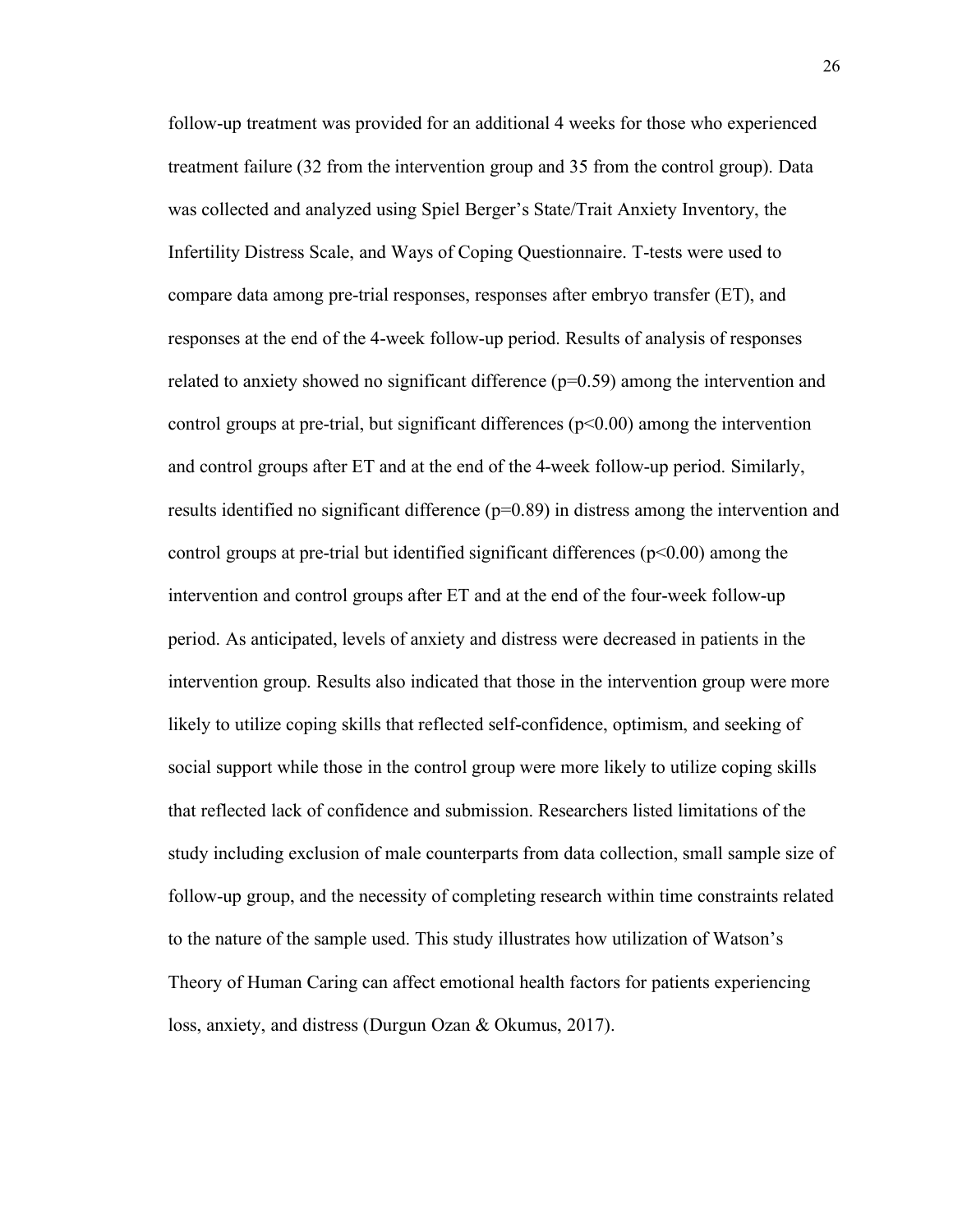A 2017 study by Tektas and Cam explored the effects of nursing care based on Watson's Theory of Human Caring on anxiety, depression, hopelessness, and prenatal attachment of pregnant women who had previously experiencing the loss of a pregnancy. An experimental group of 55 participants received nursing care based on Watson's Theory of Human caring while a control group of 46 participants received standard nursing care. Tools used to collect data during the study included a characteristic information form, the Beck Anxiety Scale, the Beck Hopelessness Scale, the Beck Depression Scale, and the Prenatal Attachment Inventory. No significant differences (p>0.05) were found in demographic or other characteristic information among the experimental and control groups. No statistically significant differences were found in anxiety, hopelessness, depression, or prenatal attachment among the experimental and control groups prior to the intervention. A significant difference  $(p<0.001)$  was found among the experimental and control groups after the intervention. Scores for anxiety, depression, and hopelessness were lower in the experimental group while scores for prenatal attachment were found to be higher. The researchers listed one limitation: the use of quantitative data did not allow for exploration of factors related to nursing care that the participants felt affected their scores. This study reinforces that application of Watson's Theory of Human Caring can affect a patient's mental and emotional health status (Tekas & Cam, 2017).

A 2020 study by Durgun Ozan et al. aimed to explore the effects of a teaching program based on Watson's Theory of Human Caring on coping and anxiety levels of third-year nursing students. Study participants were divided into an intervention group and a control group, each made up of 51 students. The groups were divided among two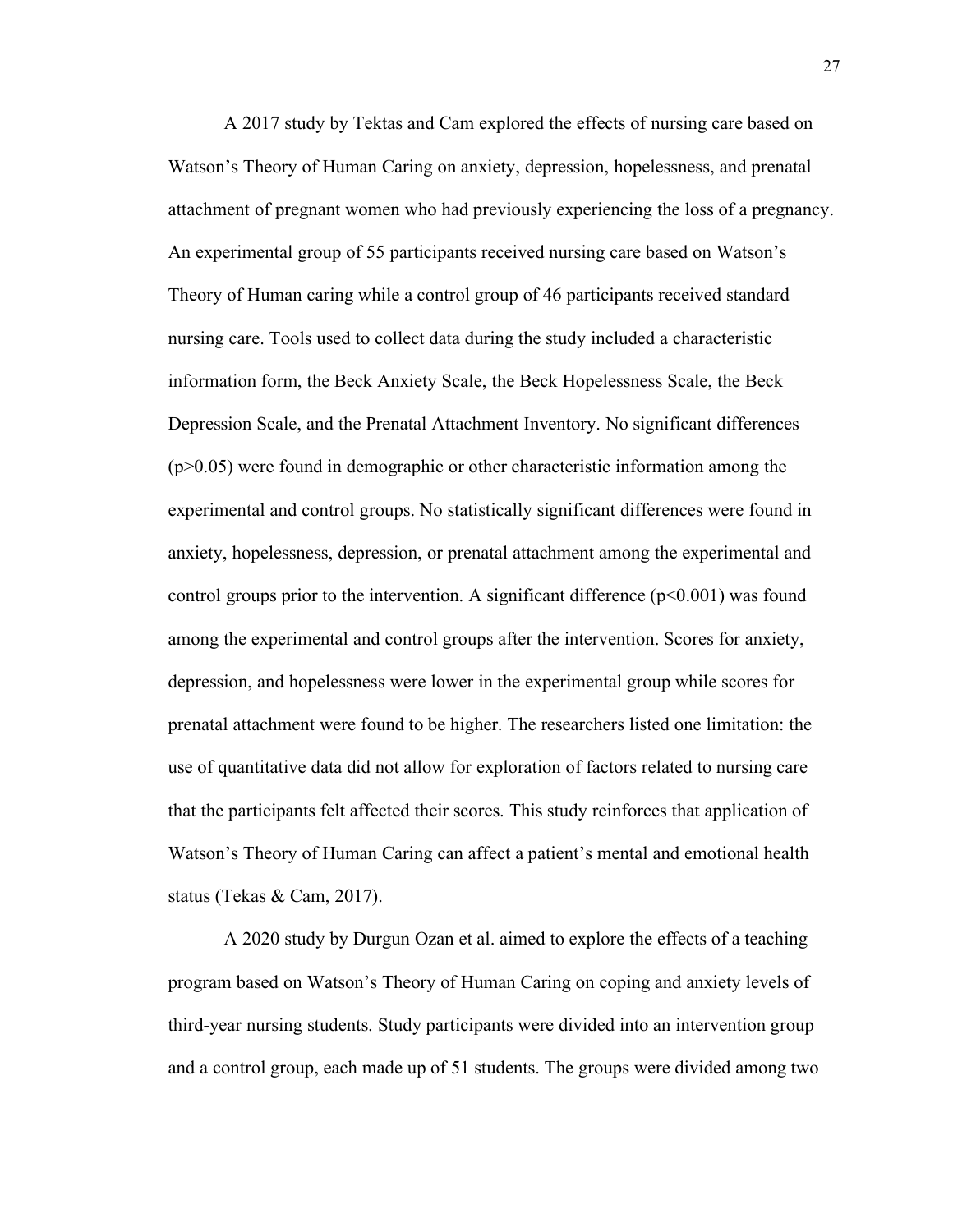clinical sites with the control group attending one site and the intervention group attending another. There were two instructors for each group. Instructors in the intervention group were trained in Watson's Theory and had published works related to Watson's Theory. Tenets of the Theory of Human Caring were applied during clinical experiences for the intervention group while the control group experienced a traditional clinical experience. Spiel Berger's State-trait Anxiety scale and the "Ways of Coping Inventory" were the tools used to collect data for the study. Results showed no significant difference (p>0.05) in scores for anxiety and coping in the pre-test between the control and intervention groups. According to post-test results, anxiety was found to be significantly less ( $p<0.05$ ) in the intervention group. The intervention group was found to have significantly increased (p<0.05) "self-confident" and "social support-seeking" coping skills as compared to the control group. The control group was found to have significantly increased ( $p<0.05$ ) "unconfident" and "submissive" coping skills as compared to the intervention group. There was no significant difference  $(p>0.05)$  found in "optimistic" coping skills. Researchers listed limitations of the study including homogeneity of the study sample and small sample size. This study shows that Watson's Theory of Human Caring is applicable in a variety of settings and has positive mental and emotional effects for a diverse target population (Durgun Ozan et al., 2020).

In 2018, a study by Jones aimed to measure the effect of adoption of Watson's Theory of Human Caring on psychiatric nurse perception of the care environment as measured by a modified version of the Combined Assessment of Psychiatric Environments (CAPE) instrument. The CAPE instrument contains 17 Likert-type scale questions that are divided into three categories of measurement related to staff perception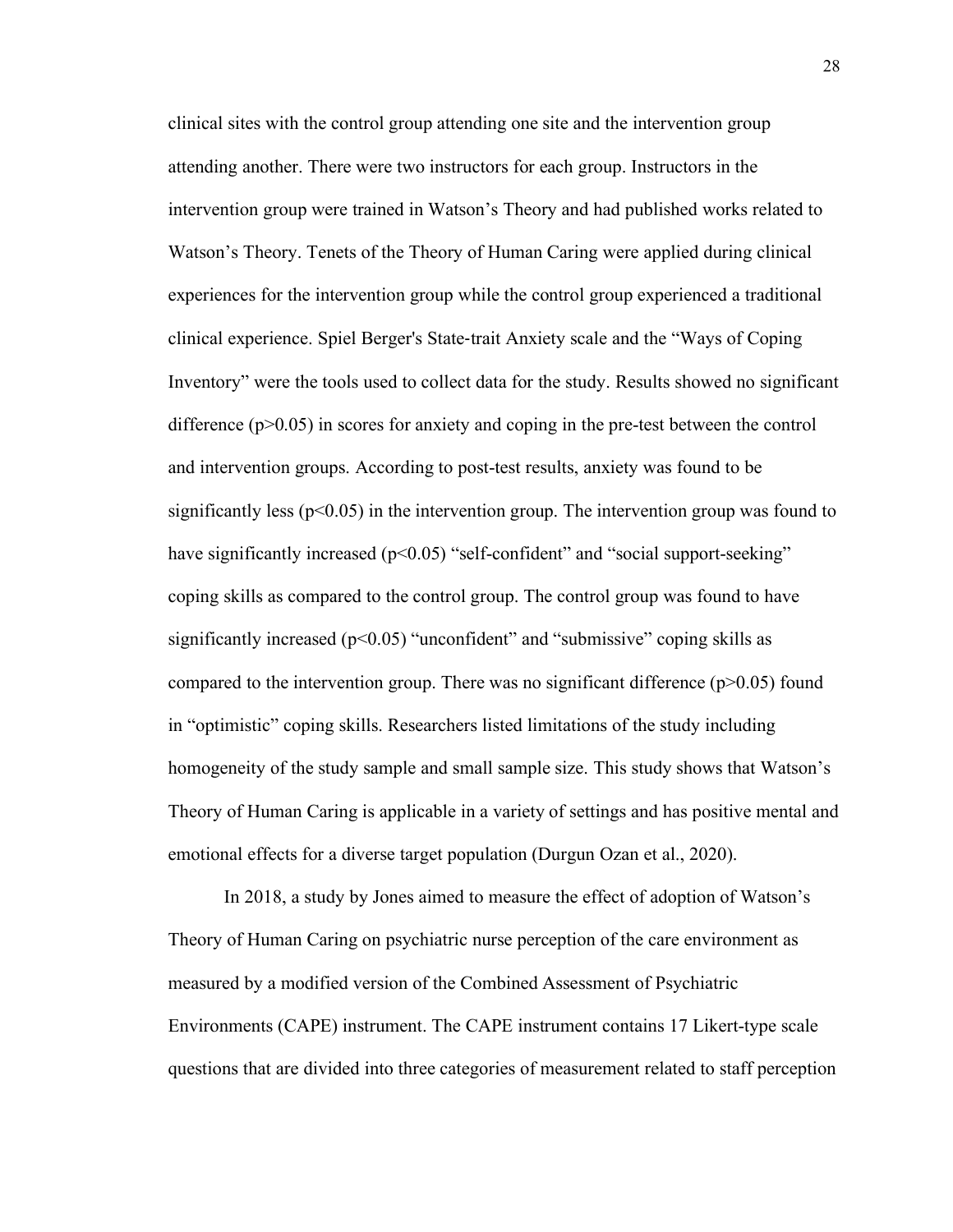of the care environment: "nurse perception of effectiveness of care provided," "nurse perception of resources," and "nurse perception of teamwork." A pre- and post-test approach was used, and the CAPE instrument was administered to 12 nurses employed on an inpatient psychiatric unit in a rural community hospital before and after unit adoption of Watson's theory. Following the pre-test, nurses on the unit attended training in Watson's theory, including the 10 caritas processes, and in how to apply elements of the theory during interactions with patients and co-workers. Posters were placed on the unit with reminders of the concepts of Watson's theory and examples of application to patient care on the unit. Post-test results revealed a significant increase  $(p=0.004)$  in scores measuring "nurse perception of effectiveness of care provided." No significant change (p=0.243) was noted in "nurse perception of resources." A significant decrease (p<0.001) was discovered for "nurse perception of teamwork." Limitations for the study were listed as small sample size and the use of a convenience sample. Two potential confounding variables were identified: turnover of two experienced staff members with two new graduate nurses and modification of the treatment team process. The results indicated that application of Watson's theory to nursing care could improve nurse perception of effectiveness of care, particularly concerning psychiatric and mental health nursing (Jones, 2018).

#### **Work Planning**

Nurses working with oncology patients, including those in hospice care, need standardized educational materials related to suicidality, which include instructions for patients and families experiencing suicidality, to use during patient contact to ensure patients and families know how to seek help when experiencing suicidality.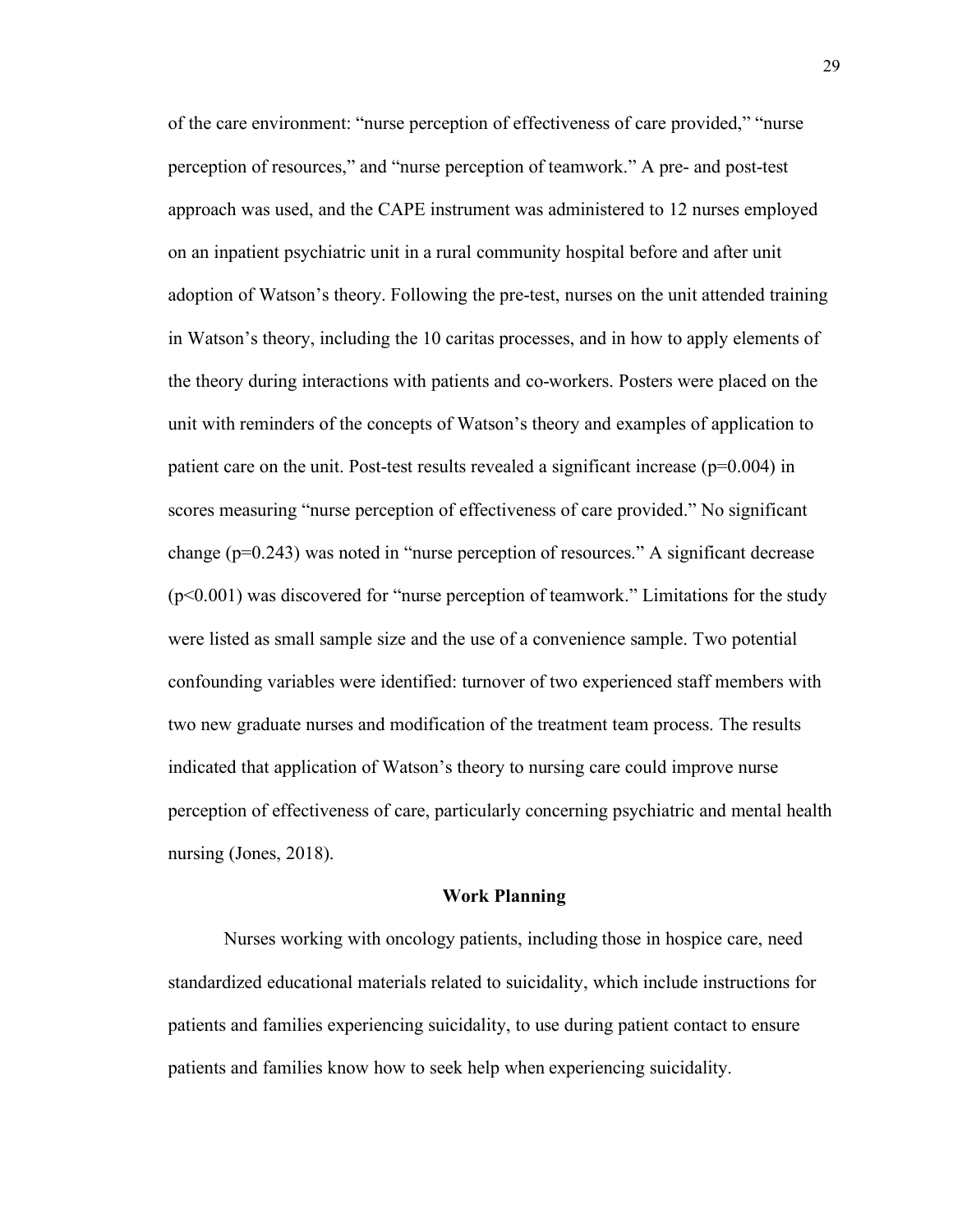Documentation of education and patient and family response should occur to ensure adherence to provision of education. The purpose of this project was to implement suicidal risk education for all patients receiving Hospice care in a small, rural county at initial contact. Education included information related to signs and symptoms of suicidality and steps for patients and family members to take if suicidality is present or suspected. This project also aimed to implement documentation of education related to suicidality including client and family response to education. Figure 2 illustrates the timeline for tasks that were completed prior to and during implementation of the project.

# **Figure 2**



*Timeline for Tasks Completed Prior to and During Implementation of Project*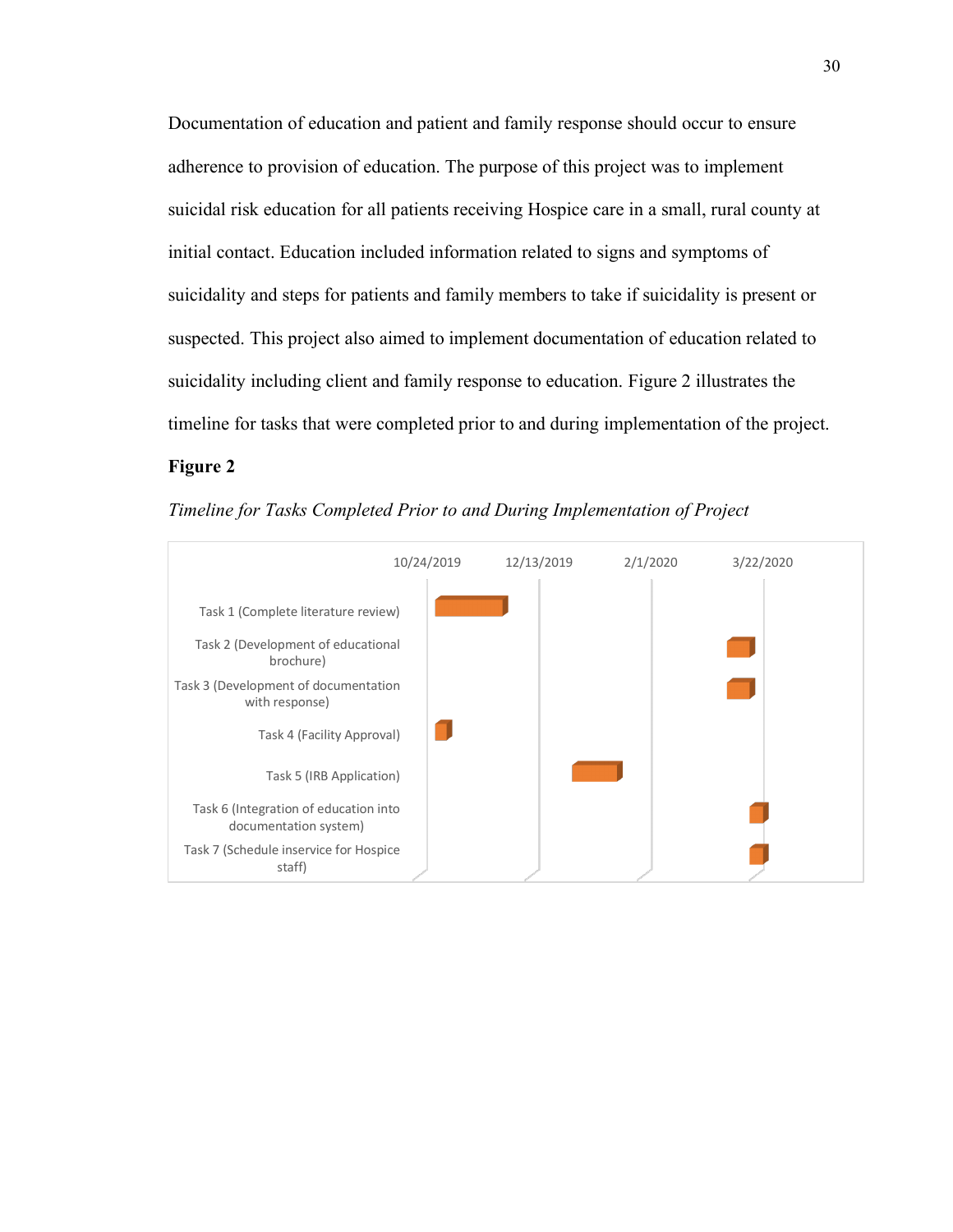# **Work Breakdown Structure**

Figure 3 depicts a breakdown of the tasks that were completed prior to and during implementation of the project.

# **Figure 3**

*Breakdown of Tasks Completed Prior To and During Implementation of Project* 



# **Budget**

Costs for ink and paper for educational materials were added to the Hospice office's monthly budget. It was anticipated that 10-20 brochures will be needed each week. There was no monetary cost for documentation by staff as it was built into a preexisting documentation system by information technologists currently employed by Hospice. There were salary costs for those integrating the intervention into the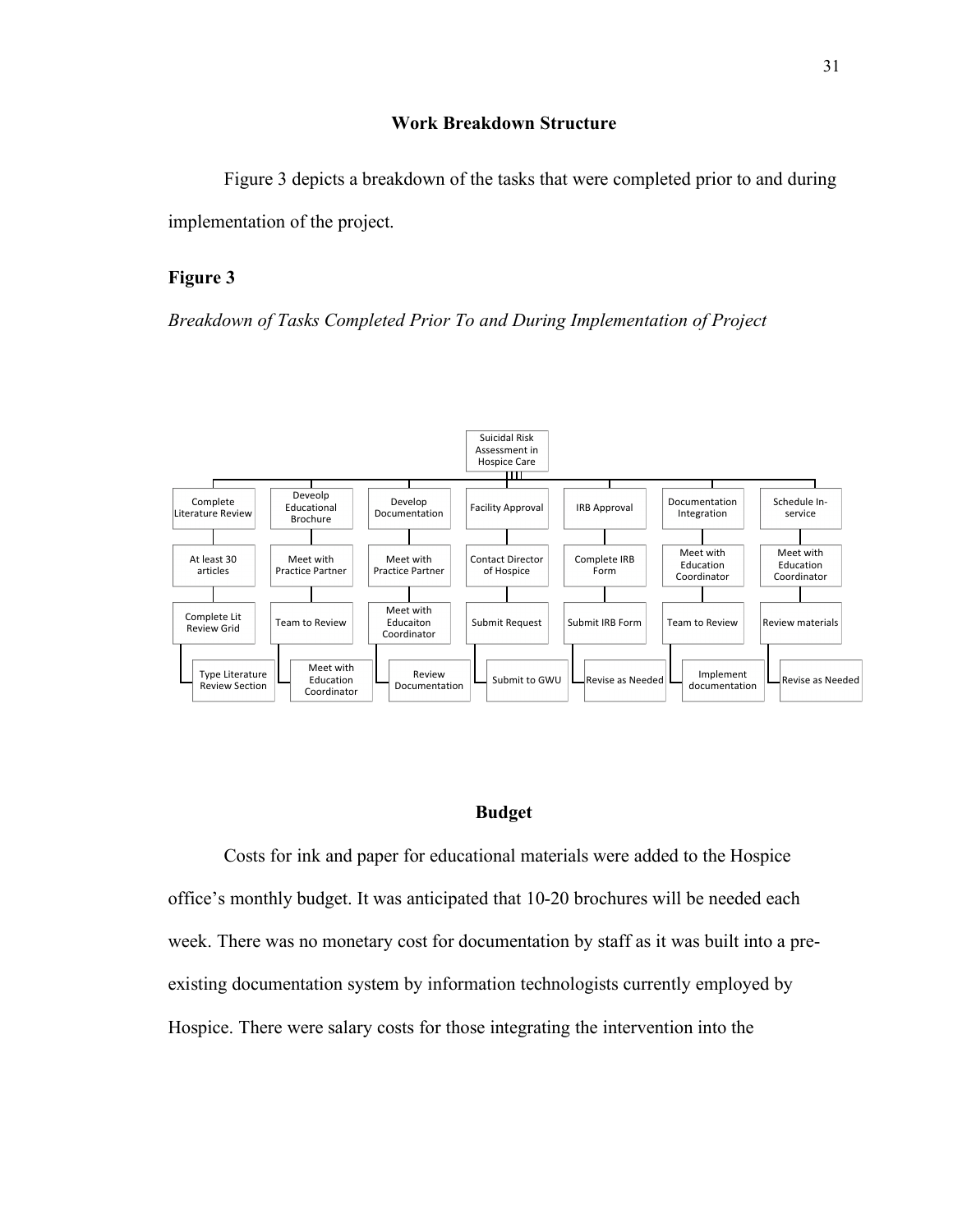documentation system, those attending in-services, and those who revised policy to include the educations and documentation.

# **Evaluation Planning**

The purpose of this project was to implement suicidal risk education for all patients receiving Hospice care in a small, rural county at initial contact. Education included information related to signs and symptoms of suicidality and steps for patients and family members to take if suicidality is present or suspected. This project also aimed to implement documentation of education related to suicidality including client and family response to education. The quality improvement model, Figure 4 illustrates the plan for evaluation for this project.

#### **Figure 4**

| Plan           | Obtain facility approval<br>Obtain institutional review board (IRB) approval<br>Development of educational brochure<br>$\bullet$<br>Development of documentation with response<br>Scheduling of in-service sessions<br>$\bullet$ |  |
|----------------|----------------------------------------------------------------------------------------------------------------------------------------------------------------------------------------------------------------------------------|--|
| D <sub>0</sub> | Integrate education and response into documentation system<br>Schedule in-service sessions for hospice staff<br>$\bullet$                                                                                                        |  |
| Study          | Observe for adoption of educational intervention and documentation<br>with patient and family response                                                                                                                           |  |
| Act            | Consider revision of educational materials, documentation, or repeat<br>$\bullet$<br>in-service if implementation does not occur or if adherence is low                                                                          |  |

## *Quality Improvement Model*

# **Implementation**

The purpose of this project was to implement suicidal risk education for all

patients receiving Hospice care in a small, rural county at initial contact. Education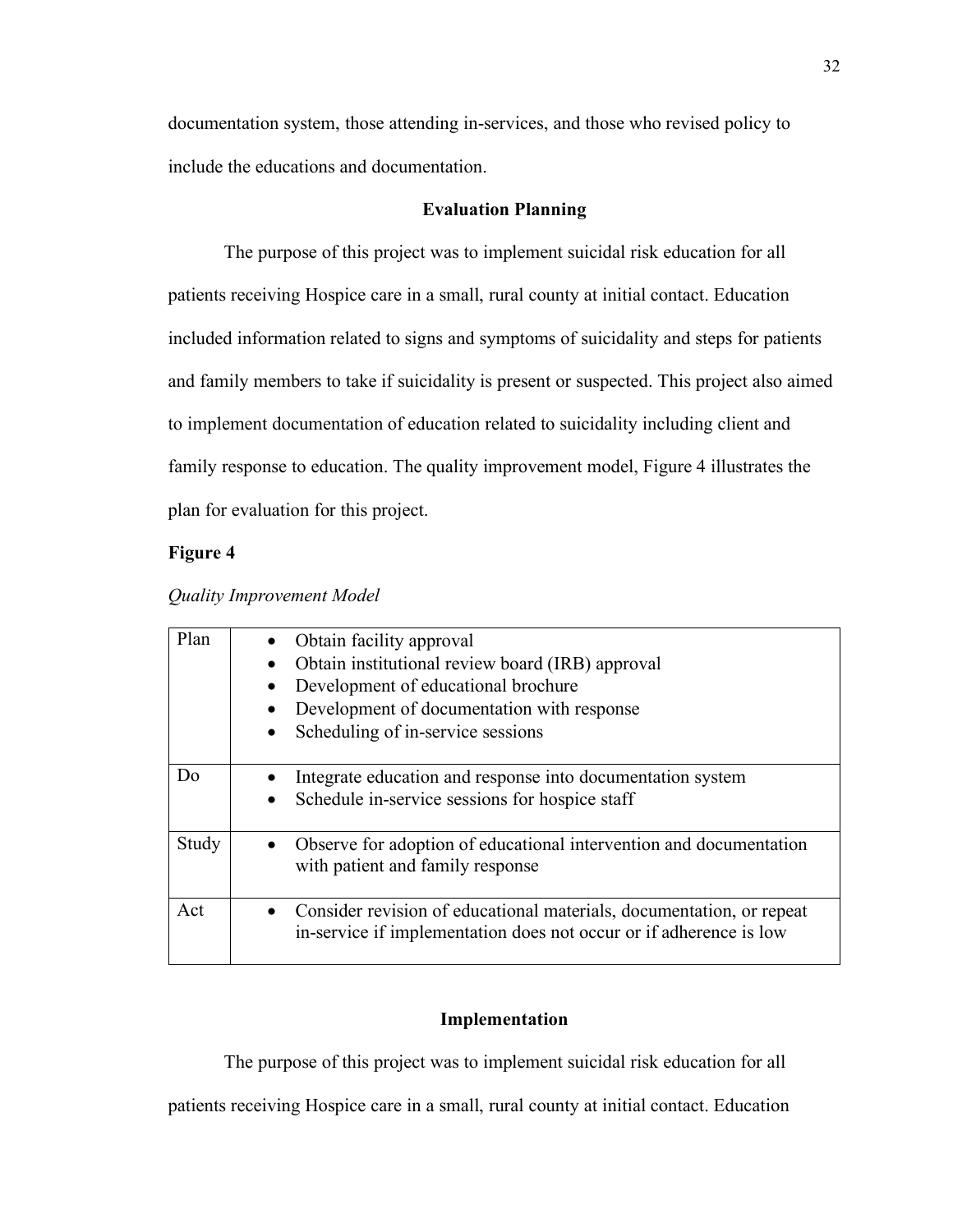included information related to signs and symptoms of suicidality and steps for patients and family members to take if suicidality is present or suspected. This project also aimed to implement documentation of education related to suicidality including client and family response to education. Dr. Jean Watson's Theory of Human Caring was the theoretical framework utilized for this project.

After permission was obtained from Hospice and Institutional Review Board (IRB) approval from Gardner-Webb University, an educational brochure was developed by the Project Leader and approved by the Hospice care team. The brochure, found in the Appendix, contained information related to signs and symptoms of suicidality and steps for patients and family members to take in the presence of suicidality. Contact information for the Hospice participating in the project has been covered to protect patients and project participants. A documentation statement was created in the electronic medical record which included verification that the brochure was given, that education was performed, and verbalization of understanding by the patient and family members. The Education Coordinator for Hospice met with the Project Leader to determine the needed content and scheduling for an in-service for staff. In-services were performed by the Education Coordinator and included an explanation of the brochure, instructions for explaining contents of the brochure to patients and their families, and documentation of understanding of education. There was a brief role-playing session at the end of each session for staff to practice performing and documenting education. A statement was added to the pre-existing facility policy that suicide risk education must be performed and documented at initial contact for each patient. Brochures were printed and added to patient admission packets.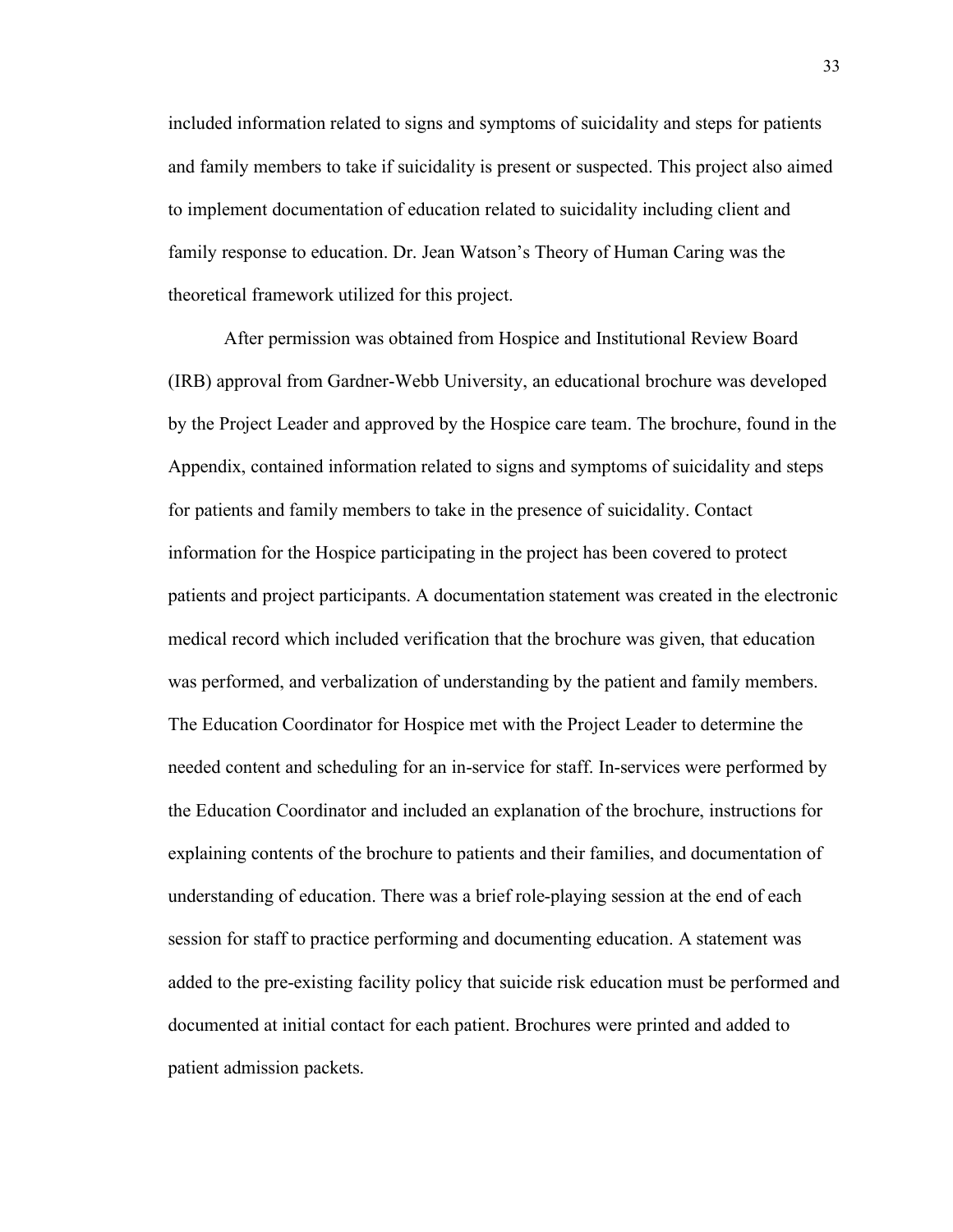Data was collected weekly by the Education Coordinator for Hospice which included the number of admissions and the number of charts containing documentation upon admission of provision of suicide risk education and patient and family response. Data was sent to the Project Leader for analysis weekly. Both the Education Coordinator for Hospice and the Project Leader were available for staff questions and concerns regarding the educational brochure, the process for patient education, and documentation of understanding. Hospice staff members demonstrated understanding of education during the in-service through role-play and denied the need for further education during the course of the project.

#### **Interpretation of the Data**

The Education Coordinator for Hospice collected the following data from charts on a weekly basis for a period of 4 weeks: number of admissions to Hospice care in the county and number of charts containing documentation upon admission of provision of suicide risk education and patient and family response. Numbers were emailed to the Project Leader at the end of each week. Results found in Table 1.

### **Table 1**

| Week                 | Number of<br>Admissions | Documentation of<br><b>Education Completed</b> |
|----------------------|-------------------------|------------------------------------------------|
| April 6-12, 2020     | $n=16$                  | $n=16, 100\%$                                  |
| April 13-16, 2020    | $n=9$                   | $n=9$ , $100\%$                                |
| April 20-26, 2020    | $n=7$                   | $n=7, 100\%$                                   |
| April 27-May 3, 2020 | $n=9$                   | $n=9$ , $100\%$                                |

*Suicide Risk Education by Week*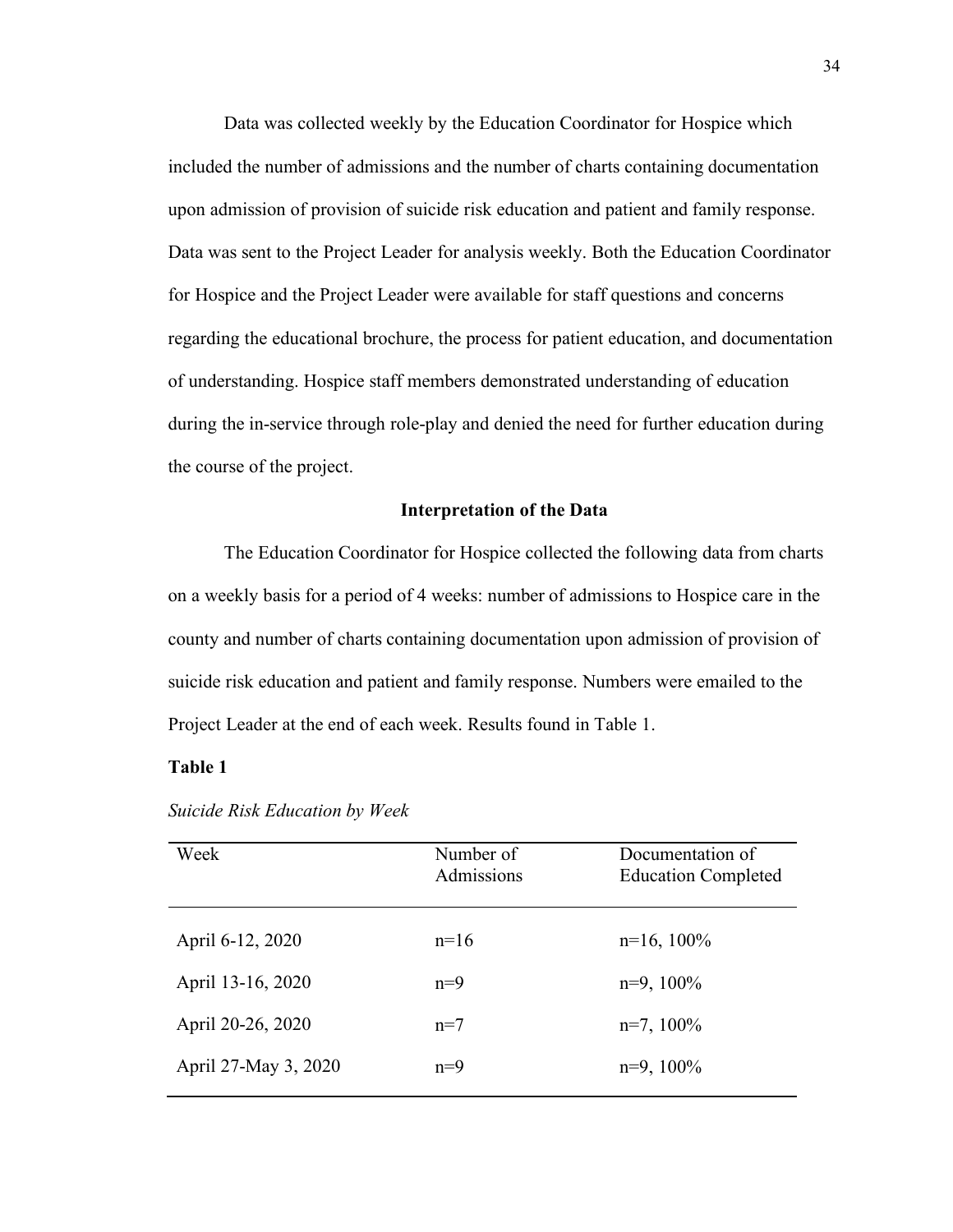#### **Discussion**

The purpose of this project was to implement suicidal risk education for all patients receiving Hospice care in a small, rural county at initial contact. Education includes information related to signs and symptoms of suicidality and steps for patients and family members to take if suicidality is present or suspected. This project also aimed to implement documentation of education related to suicidality including client and family response to education. Data reflected that 100% of admissions to Hospice care in the county between April 6, 2020 and May 3, 2020 received suicide risk education and documentation was completed confirming verbalization of understanding of patients and family members. The purpose and aims of the project were successfully met.

#### **Implications**

Results of this study indicated that suicide risk education can be successfully implemented for patients and families receiving Hospice care. Education related to recognition of signs and symptoms of suicidality and steps for family members to take if suicidality is suspected could improve outcomes for patients receiving Hospice care, including oncology patients. The frequent performance of suicide risk education by Hospice staff could improve staff comfort level in discussing suicidality with patients and could improve outcomes for patients receiving Hospice care who are experiencing suicidality.

### **Limitations and Recommendations**

One limitation of this study was the necessity of revising the original plan due to the COVID-19 pandemic and new processes for Hospice staff which made adoption of a new screening tool impossible at this time. Suggestions for future projects include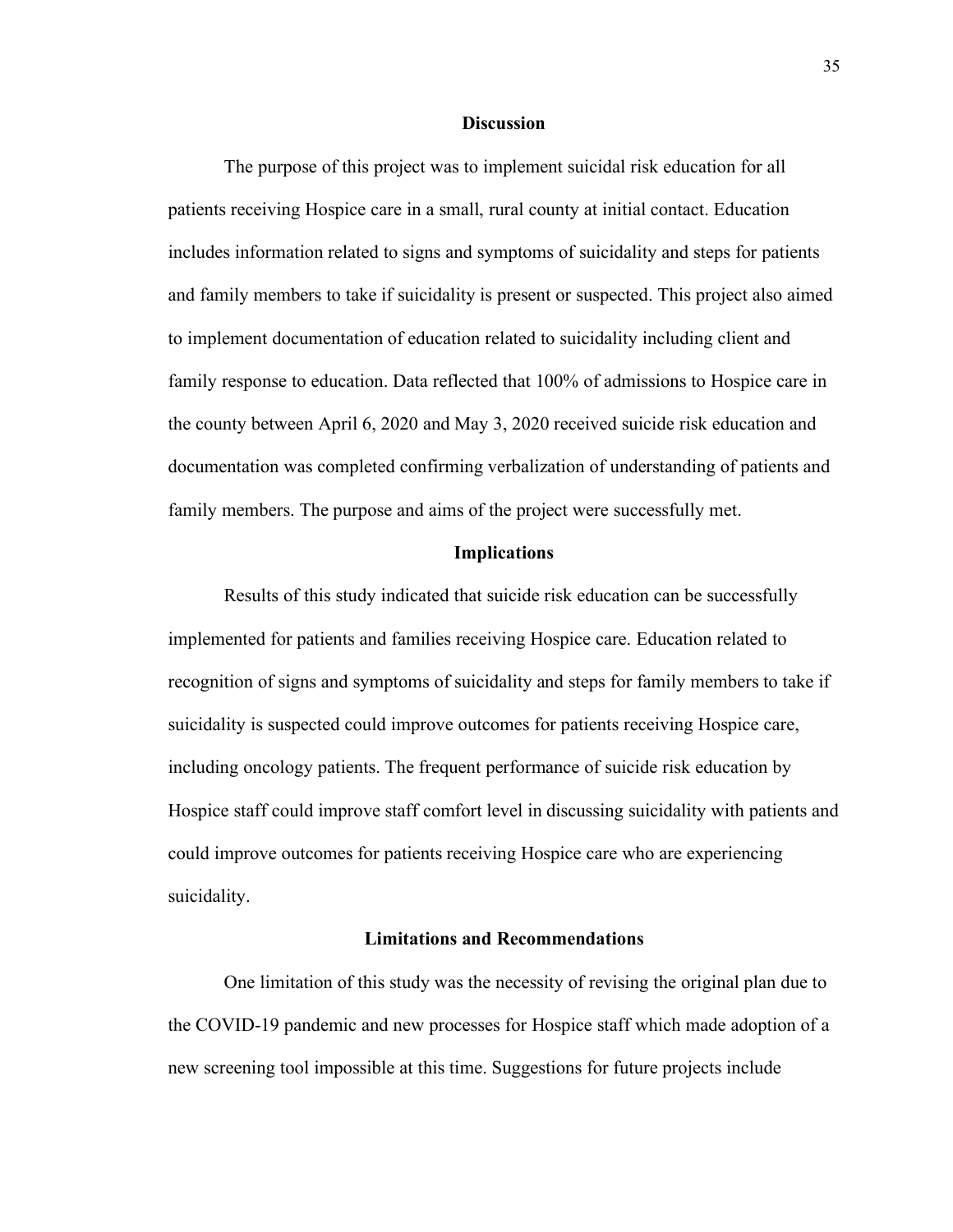implementation of a suicide risk assessment and evaluation of staff perception of patients experiencing suicidality before and after implementation of education.

# **Conclusion**

Rates for both suicide and lung and colorectal cancers are comparatively high in the small, rural county which served as the site of this project. Considering that oncology patients experience higher rates of suicidality as compared to the general population, interventions to address suicide risk in oncology patients in this county is important. Education related to the signs of suicidality for patients and family members may prevent suicidal gestures and completions. Open discussion regarding suicidality among staff, patients, and families may assist in decreasing the stigma associated with this topic and empower patients to seek care when experiencing suicidal ideation.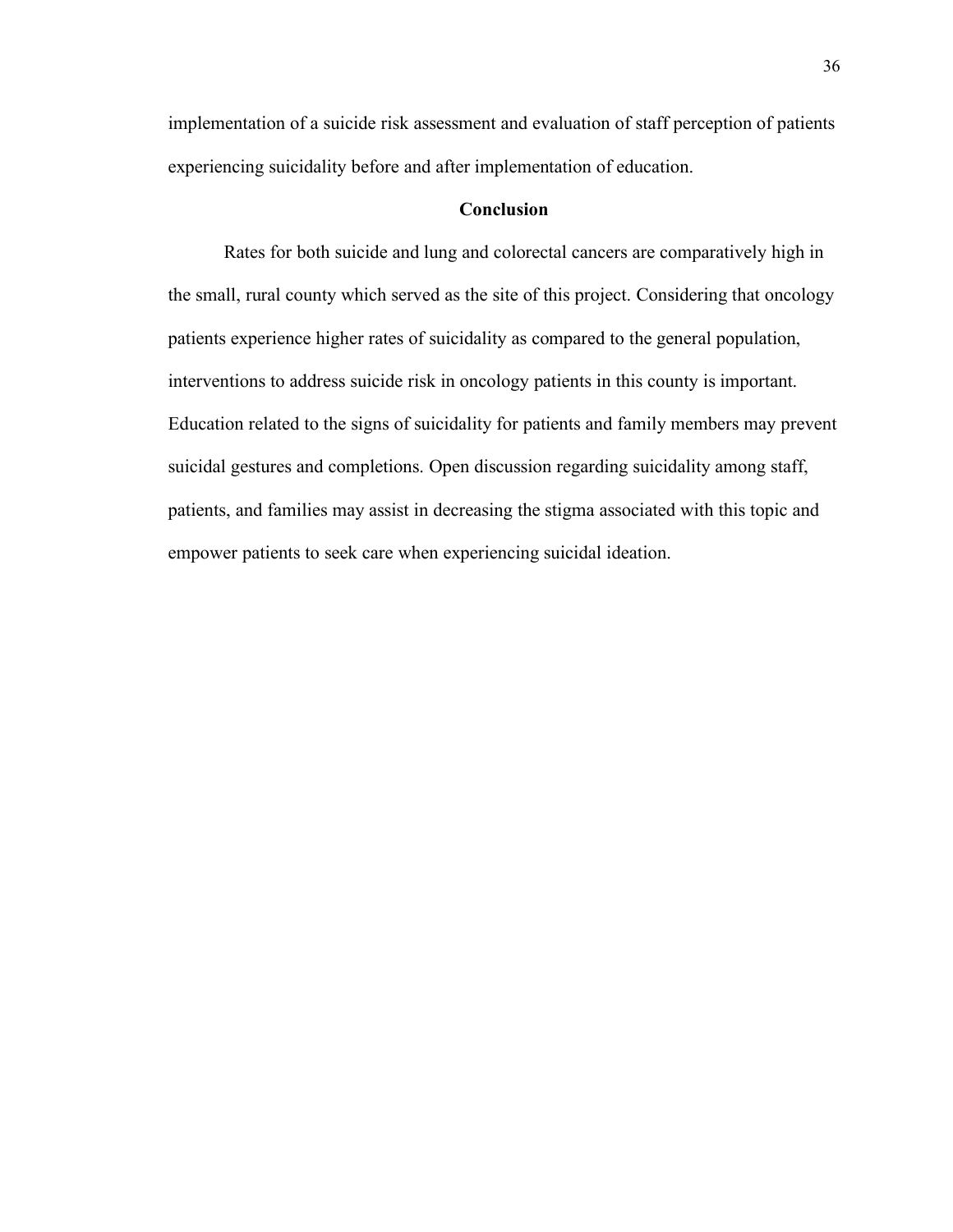#### **References**

- Aboumrad, M., Shiner, B., Riblet, N., Mills, P. D., & Watts, B. V. (2018). Factors contributing to cancer-related suicide: A study of root-cause analysis reports. *Psycho*-*oncology, 27*(9), 2237-2244. https://doi.org/10.1002/pon.4815
- Durgun Ozan, Y., & Okumuş, H. (2017). Effects of nursing care based on Watson's Theory of Human Caring on anxiety, distress, and coping, when infertility treatment fails: A randomized controlled trial. *Journal of Caring Sciences, 6*(2), 95. https://doi.org/10.15171/jcs.2017.010
- Durgun Ozan, Y., Duman, M., Çiçek, Ö., & Baksi, A. (2020). The effects of clinical education program based on Watson's Theory of Human Caring on coping and anxiety levels of nursing students: A randomized control trial. *Perspectives in Psychiatric Care,* https://doi.org/10.1111/ppc.12477
- Fang, C., Chang, M., Chen, P., Lin, C., Chen, G., Lin, J., … & Li, Y. (2014). A correlational study of suicidal ideation with psychological distress, depression, and demoralization in patients with cancer. *Supportive Care in Cancer, 22*(12), 3165-3174. https://doi.org/10.1007/s00520-014-2290-4
- Foothills Health Department (2018). Rutherford County community health assessment. http://www.foothillshd.org/images/forms/1000/1120/cha/2018/RPM1120.001.201 8-R.pdf
- Granek, L., Nakash, O., Ariad, S., Chen, W., Birenstock-Cohen, S., Shapira, S., & Ben-David, M. (2017a). From will to live to will to die: Oncologists, nurses, and social workers identification of suicidality in cancer patients. *Supportive Care in Cancer, 25*(12), 3691-3702. https://doi.org/10.1007/s00520-017-3795-4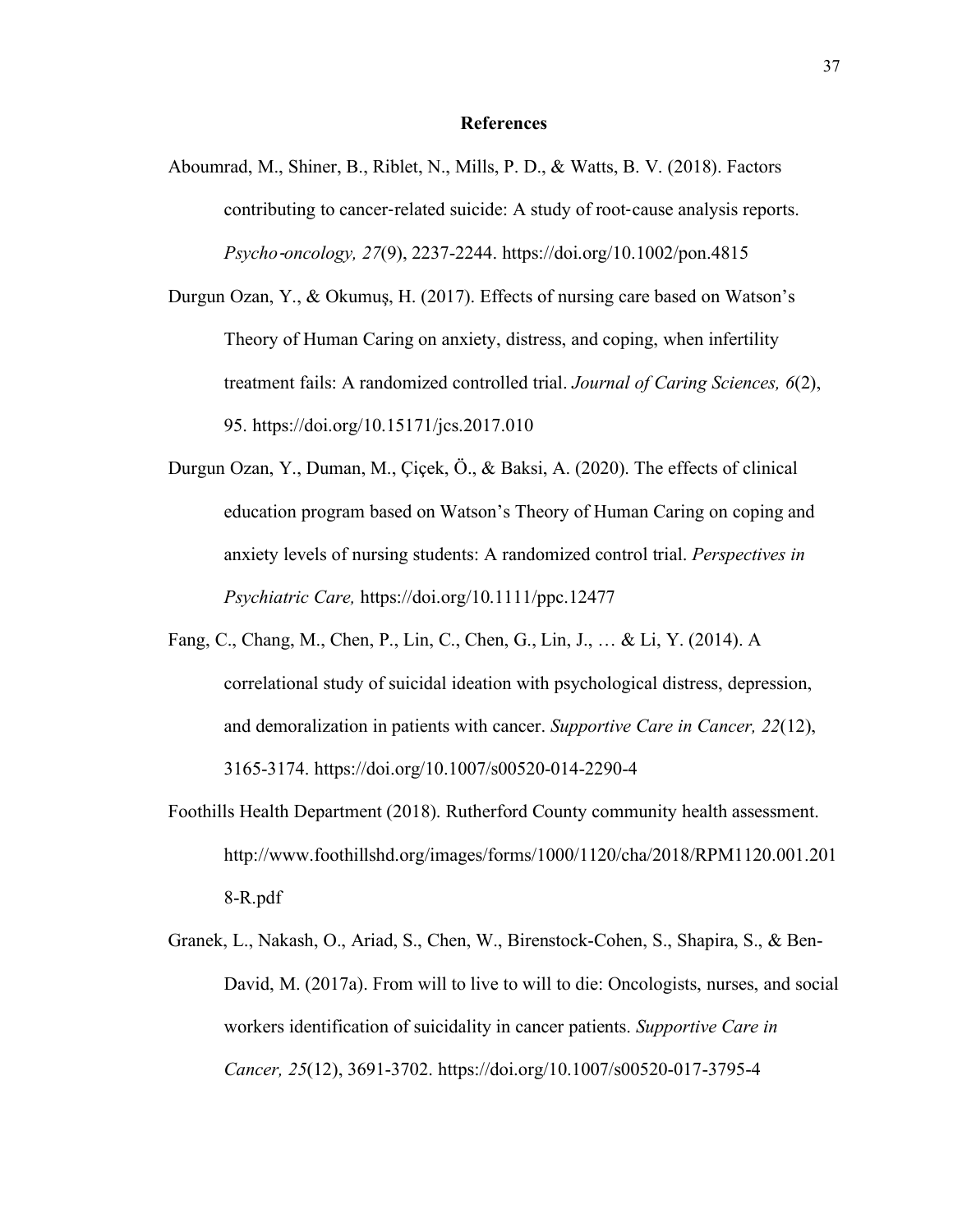Granek, L., Nakash, O., Ben-David, M., Shapira, S., & Ariad, S. (2017b). Oncologists', nurses', and social workers' strategies and barriers to identifying suicide risk in cancer patients. *Psycho*-*oncology, 27*(1), 148-154. https://doi.org/10.1002/pon.4481

Granek, L., Nakash, O., Ariad, S., Shapira, S., & Ben-David, M. (2019a). Oncology healthcare professionals' perceptions, explanatory models, and moral views on suicidality. *Supportive Care in Cancer: Official Journal of the Multinational Association of Supportive Care in Cancer*,1-10. https://doi.org/10.1007/s00520- 019-04789-y

- Granek, L., Nakash, O., Ariad, S., Shapira, S., & Ben-David, M. (2019b). Cancer patients' mental health distress and suicidality: Impact on oncology healthcare workers and coping strategies. *Crisis: The Journal of Crisis Intervention and Suicide Prevention.* Advance online publication. https://doi.org/10.1027/0227- 5910/a000591
- Jones, S. N. (2018). *Watson's theory of human caring: Effect on nurse perception of care environment* (Publication No. 10808656) [Master's Thesis, Gardner-Webb University]. ProQuest LLC.
- Lyu, J., Wang, Y., Shi, H., & Zhang, J. (2018). Early warnings for suicide attempt among Chinese rural population. *Journal of Affective Disorders, 238*, 353-358. https://doi.org/10.1016/j.jad.2018.06.009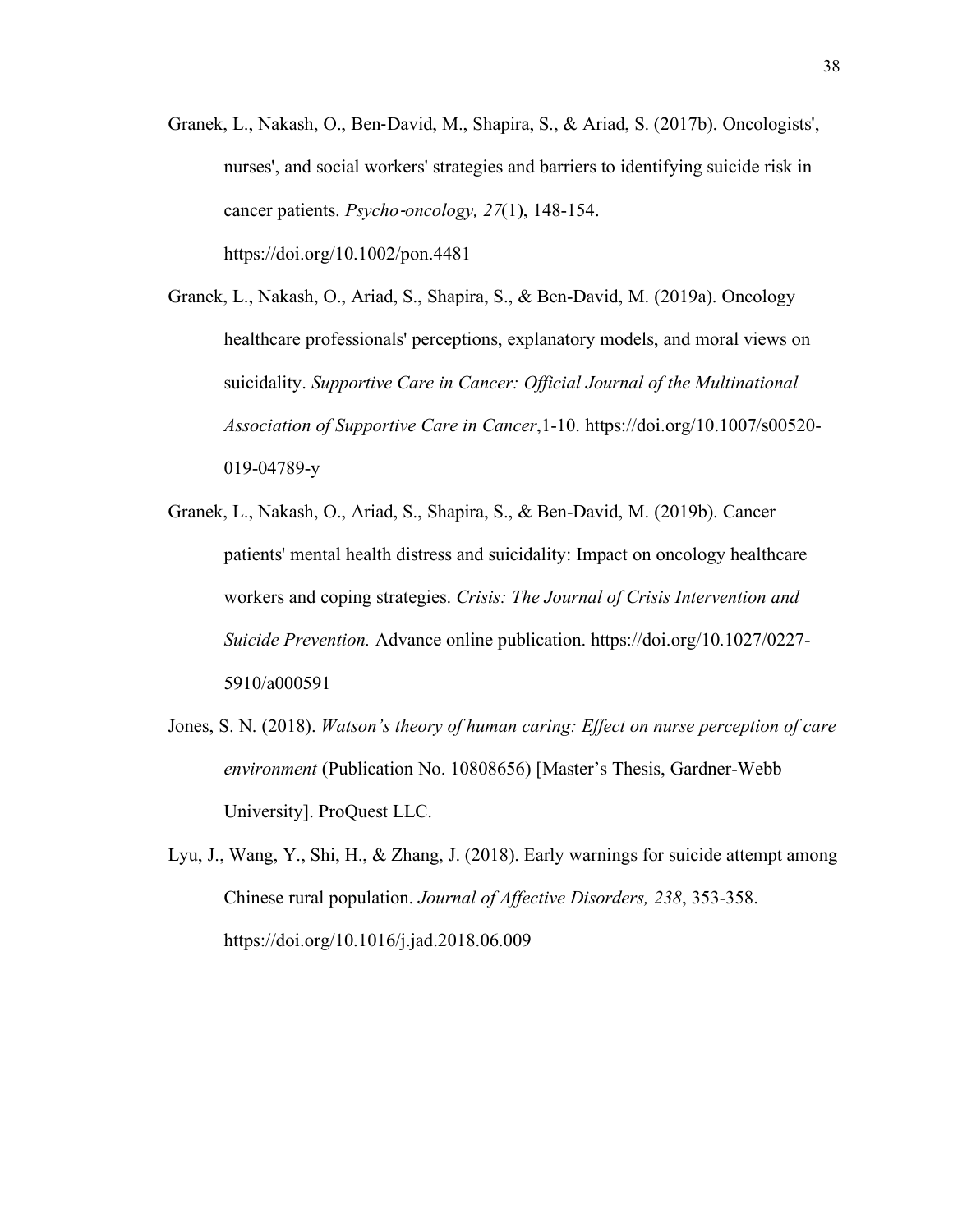- Na, P. J., Yaramala, S. R., Kim, J. A., Kim, H., Goes, F. S., Zandi, P. P., . . . & Bobo, W. V. (2018). The PHQ-9 item 9 based screening for suicide risk: A validation study of the Patient Health Questionnaire (PHQ)−9 item 9 with the Columbia Suicide Severity Rating Scale (C-SSRS). *Journal of Affective Disorders, 232*, 34-40. https://doi.org/10.1016/j.jad.2018.02.045
- Owens, C., & Charles, N. (2017). Development and evaluation of a leaflet for concerned family members and friends: 'It's safe to talk about suicide'. *Health Education Journal, 76*(5), 582. https://doi.org/10.1177/0017896917706601
- Schaffer, A., Sinyor, M., Kurdyak, P., Vigod, S., Sareen, J., Reis, C., . . . & Cheung, A. (2016). Population-based analysis of health care contacts among suicide decedents: Identifying opportunities for more targeted suicide prevention strategies. *World Psychiatry, 15*(2), 135-145. https://doi.org/10.1002/wps.20321
- Shepard, D. S., Gurewich, D., Lwin, A. K., Reed, G. A., & Silverman, M. M. (2015). Suicide and suicidal attempts in the United States: Costs and policy implications. *Suicide and Life*-*Threatening Behavior, 46*(3), 352-362.

https://doi.org/10.1111/sltb.12225

Snyder, D. J., Snyder, D. J., Ballard, E. D., Ballard, E. D., Stanley, I. H., Stanley, I. H., …& Horowitz, L. M. (2017). Patient opinions about screening for suicide risk in the adult medical inpatient unit. *The Journal of Behavioral Health Services & Research, 44*(3), 364-372. https://doi.org/10.1007/s11414-016-9498-7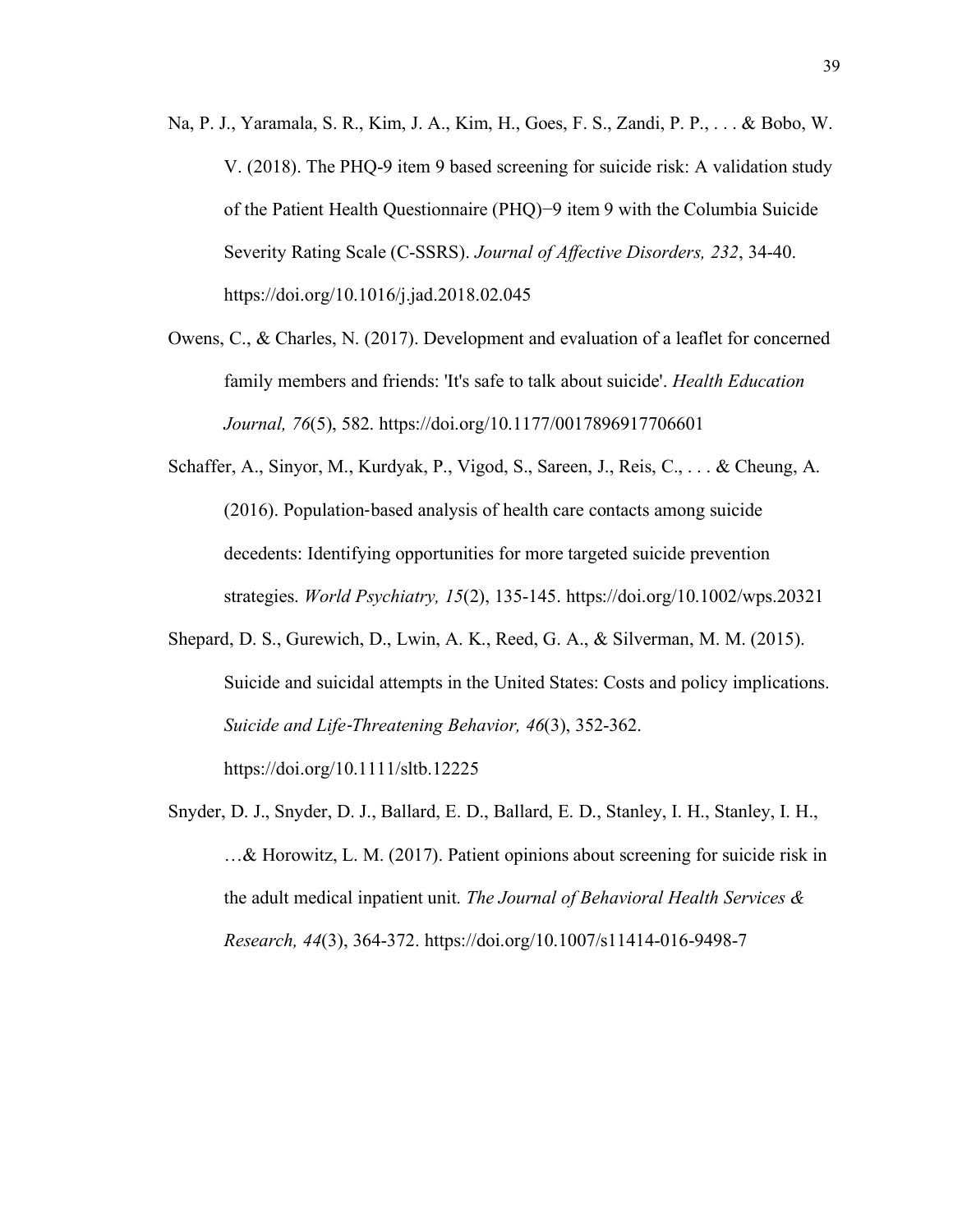Tektaş, P., & Çam, O. (2017). The effects of nursing care based on Watson's Theory of Human Caring on the mental health of pregnant women after a pregnancy loss. *Archives of Psychiatric Nursing, 31*(5), 440-446. https://doi.org/ 10.1016/j.apnu.2017.07.002

Terpstra, S., Beekman, A., Abbing, J., Jaken, S., Steendam, M., & Gilissen, R. (2018). Suicide prevention gatekeeper training in the Netherlands improves gatekeepers' knowledge of suicide prevention and their confidence to discuss suicidality, an observational study. *BMC Public Health, 18*(1), 637-8. https://doi.org/10.1186/s12889-018-5512-8

- Washington, K. T., Albright, D. L., Parker Oliver, D., Gage, L. A., Lewis, A., & Mooney, M. J. (2016). Hospice and palliative social workers' experiences with clients at risk of suicide. *Palliative & Supportive Care, 14*(6), 664-671. https://doi.org/10.1017/S1478951516000171
- Watson, J. (2015). Jean Watson's Theory of Human Caring. In M. C. Smith & M. E. Parker, (Eds.), *Nursing theories and nursing practice* (pp. 321-339). Philadelphia: F. A. Davis
- Wexler, L., Trout, L., Rataj, S., Kirk, T., Moto, R., & McEachern, D. (2017). Promoting community conversations about research to end suicide: Learning and behavioural outcomes of a training-of-trainers model to facilitate grassroots community health education to address indigenous youth suicide prevention. *International Journal of Circumpolar Health, 76*(1), 1345277-10. https://doi.org/10.1080/22423982.2017.1345277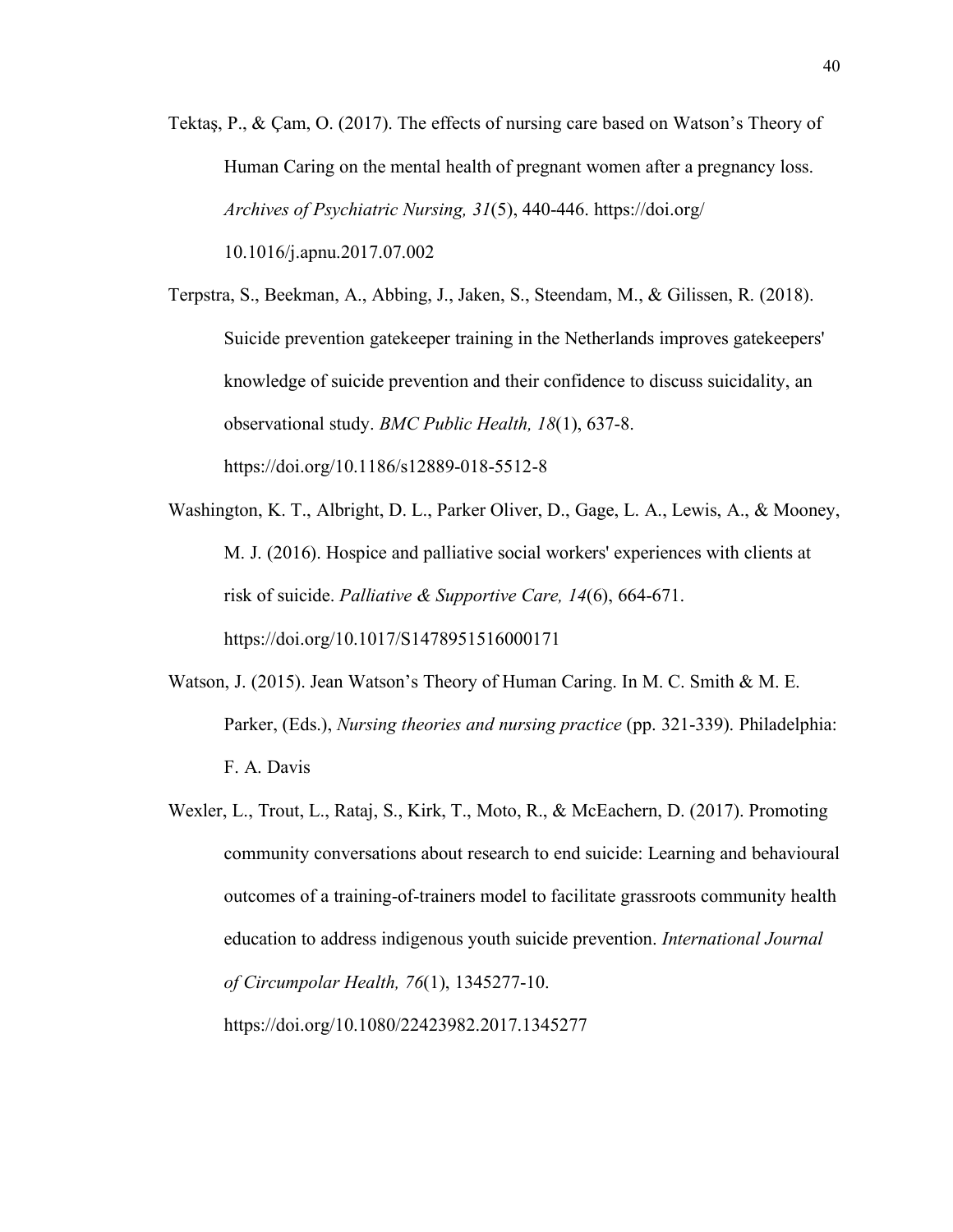- Zaorsky, N. G., Zhang, Y., Tuanquin, L., Bluethmann, S. M., Park, H. S., & Chinchilli, V. M. (2019). Suicide among cancer patients. *Nature Communications, 10*(1), 207-7. https://doi.org/10.1038/s41467-018-08170-1
- Zhong, B., Li, S., Lv, S., Tian, S., Liu, Z., Li, X., . . . & Zhuo, C. (2017). Suicidal ideation among Chinese cancer inpatients of general hospitals: Prevalence and correlates. *Oncotarget, 8*(15), 25141-25150. https://doi.org/10.18632/oncotarget.15350